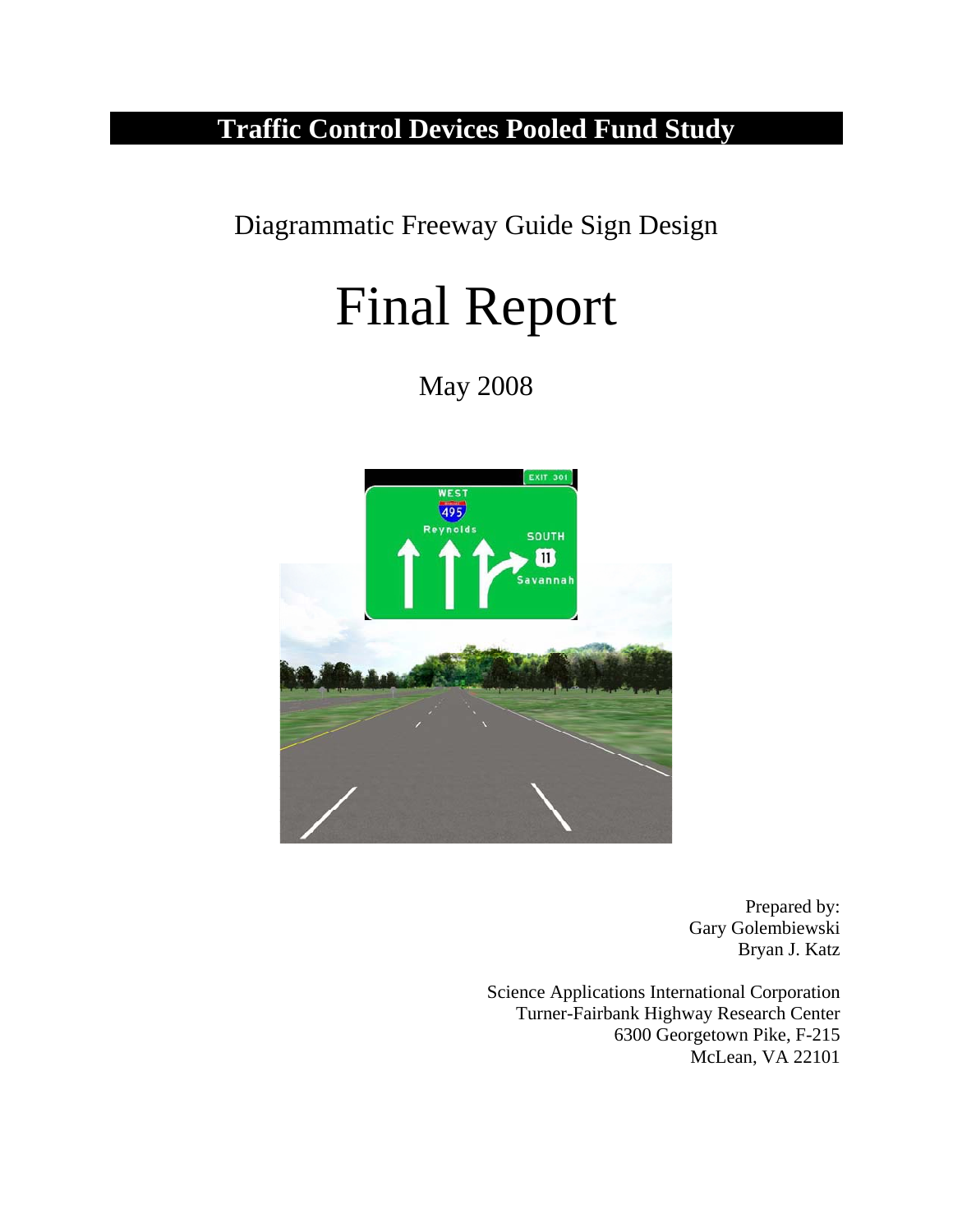This research project was sponsored by the Traffic Control Devices Pooled Fund Study, TPF-5(065). Members of the Pooled Fund Study Panel are as follows:

Greg Edwards, California Department of Transportation Mark Wilson, Florida Department of Transportation Kathy Bailey, Georgia Department of Transportation Larry Gregg, Illinois Department of Transportation Tim Crouch, Iowa Department of Transportation Steven Buckley, Kansas Department of Transportation John Smith, Mississippi Department of Transportation Julie Stotlemeyer, Missouri Department of Transportation Randy Peters, Nebraska Department of Roads Dave Partee, Nevada Department of Transportation William Lambert, New Hampshire Department of Transportation Doug Bartlett, New Jersey Department of Transportation David Woodin, New York State Department of Transportation Ron King, North Carolina Department of Transportation Glenn Rowe, Pennsylvania Department of Transportation Don Turner, South Carolina Department of Transportation Doug Skowronek, Texas Department of Transportation Tom Notbohm, Wisconsin Department of Transportation Roger Wentz, American Traffic Safety Services Association Lee Billingsley, Broward County, Florida Department of Transportation (retired) John Fisher, Los Angeles, California Department of Transportation

Richard Seabrook, Federal Highway Administration, Federal Lands Highway Ed Rice, Federal Highway Administration, Office of Safety Scott Wainwright, Federal Highway Administration, Office of Operations Tom Granda, Federal Highway Administration, Office of Safety R&D Bryan Katz, Science Applications International Corporation

The objective of the Traffic Control Devices Pooled Fund Study (TCD PFS) is to assemble a group composed of State and local agencies, appropriate organizations and the FHWA to 1) establish a systematic procedure to select, test and evaluate approaches to novel TCD concepts as well as incorporation of results into the MUTCD; 2) select novel TCD approaches to test and evaluate; 3) determine methods of evaluation for novel TCD approaches; 4) initiate and monitor projects intended to address evaluation of the novel TCDs; 5) disseminate results; and 6) assist MUTCD incorporation and implementation of results.

To join the TCD PFS, or for more information about the TCD PFS Contact Tom Granda at (202) 493-3365 or contact Scott Wainwright at (202) 366-0857 Visit www.pooledfund.org and search for study # TPF-5(065).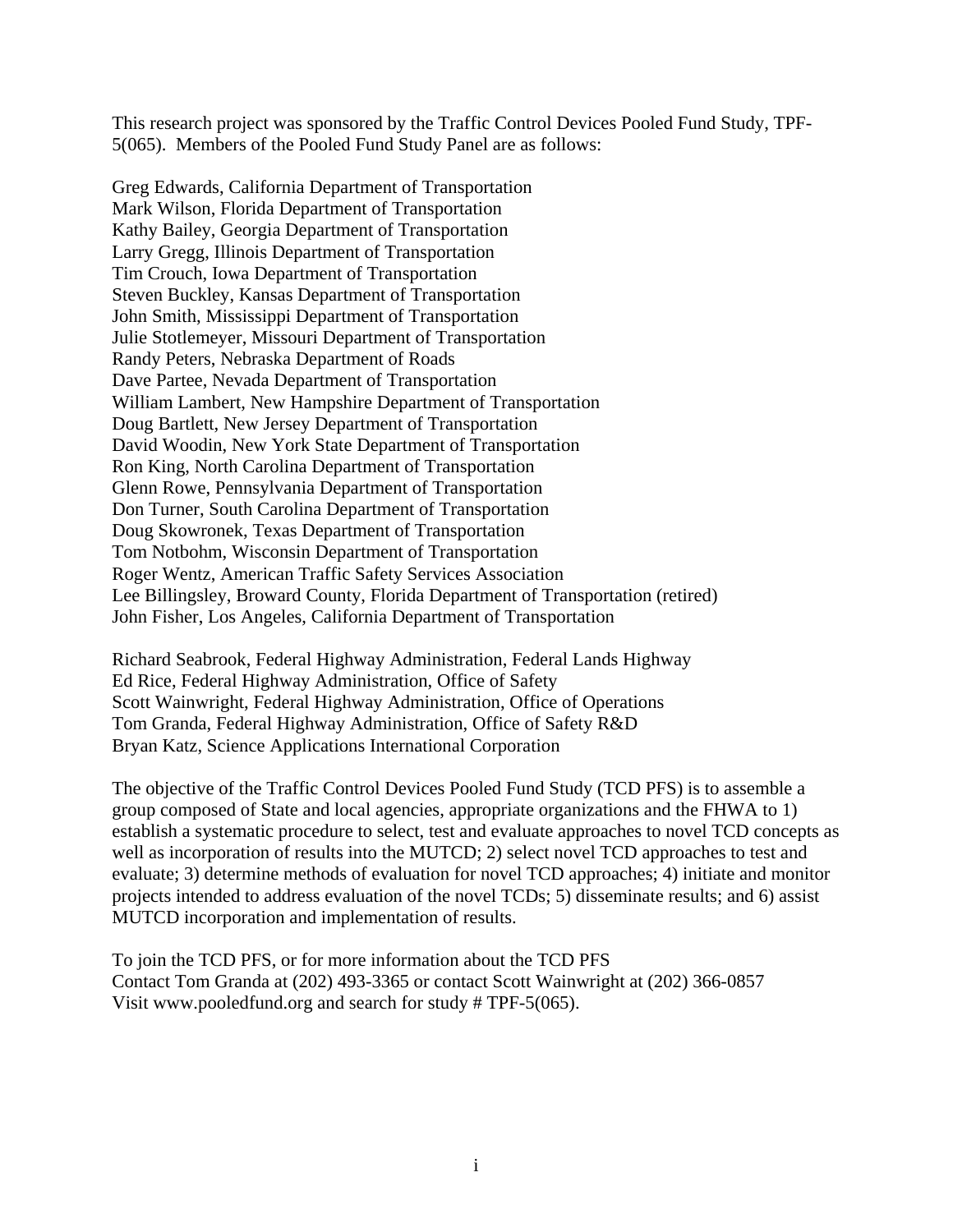## **EXECUTIVE SUMMARY**

The Traffic Control Devices Pooled Fund Study (TCD PFS) focuses on a systematic evaluation of novel TCDs, employing a consistent process that addresses human factors and operations issues for each TCD idea. As part of the PFS effort, the FHWA Human Centered Systems Team evaluated freeway guide signs' efficiency in directing drivers to the appropriate lane(s) that could be used to reach their destination. Forty-eight drivers (with equal proportions of male and female drivers and older and younger drivers) viewed forty-nine signs and indicated when they were "100% confident" that they could identify all lane(s) that could be used to reach their destination. The signs included in the study consisted of five different types, which are referred to as: (1) Standard, (2) Modified, (3) Enhanced, (4) Enhanced Modified, and (5) Arrow Per Lane.

The Standard sign followed the 2003 MUTCD guidance for freeway guides signs at lane splits. The Modified signs followed the same guidance but included Exit Only placards where appropriate. The Enhanced signs followed the Manual of Uniform Traffic Control Devices (MUTCD) guidance but had wider dashed lines and wider arrowheads. The Enhanced Modified Signs were similar to the Enhanced signs, but included Exit Only placards when appropriate. The Arrow Per Lane signs used upward pointing arrows centered over each lane to indicate movements appropriate for that lane.

In addition to varying the sign types on a trial by trial basis, the parameters were the direction of exits (left and right), the number of exiting lanes, and the presence of option lanes. Participants viewed the signs at the Highway Sign Design and Research Facility at the FHWA Turner-Fairbank Highway Research Center. As the signs were presented to participants, they indicated by a button press when they were sure of which lane(s) could be used to get to their destination. The distance to each sign when the choice was made (decision sight distance) and the correctness of each decision were recorded.

In terms of correct lane choices, the Arrow Per Lane signs yielded significantly better performance for older drivers than the other types. This result was especially evident for scenarios without the presence of option lanes. In all conditions, the performance of younger participants was significantly better than that of the older participants. The younger group was correct 86% of time with their lane choices overall, compared to older participants who were correct only 69% of the time. Younger participants also showed significantly longer simulated decision sight distances than older participants, averaging approximately 24% longer distances for all sign types.

These findings indicate that the Arrow Per Lane sign type is appropriate for all drivers and is especially beneficial for older drivers. In the present experiment the signs were presented without the surrounding roadway context. Because the Arrow Per Lane sign has arrows that are intended to provide additional meaning by being centered over the lanes to which they apply, additional research in which the highway context is provided may show that the present study underestimates the benefit of these signs relative to the other types. In addition, the present study did not employ Exit Only placards on the Arrow Per Lane signs. The additional benefit to comprehension that these placards may provide should be evaluated.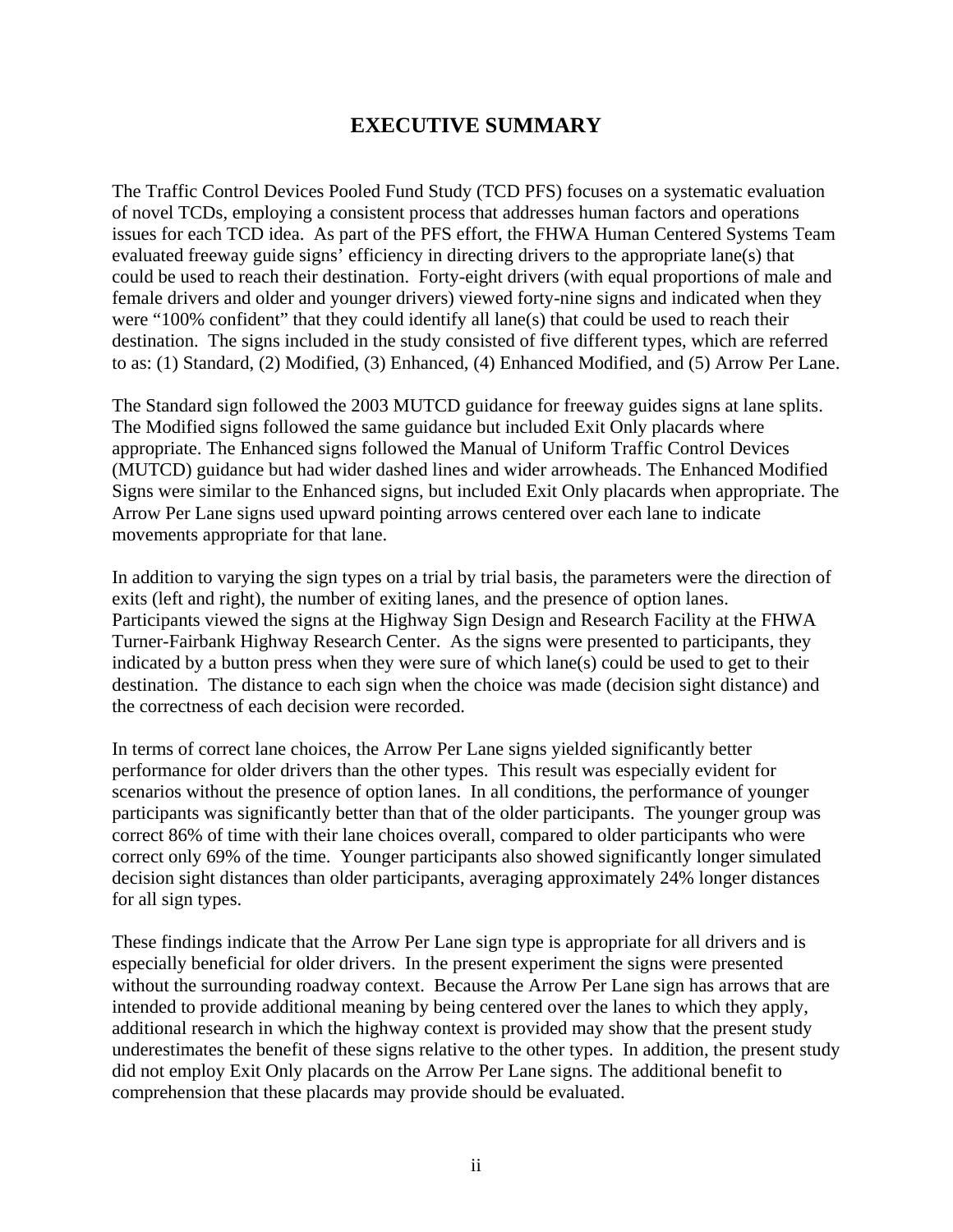## **ACKNOWLEDGEMENTS**

The study team would like to thank a number of individuals and organizations without whom this study would not have been possible. First, Scott Wainwright of FHWA was instrumental in guiding the research plans and stimuli development. Jonathan Upchurch also helped by providing valuable comments regarding the design.

A number of members of Science Applications International Corporation were also very helpful. Dana Duke performed all the programming necessary to conduct the study; Jason Kennedy and Tiana Petit were also helped in designing the study, recruiting participants, and conducting the study.

## **DISCLAIMER**

The contents of this report reflect the views of the authors, who are responsible for the facts and the accuracy of the data presented herein. The contents do not necessarily reflect the official view or policies of the Federal Highway Administration (FHWA). The United States Government does not endorse products or manufacturers. Trade or manufacturers' names may appear herein solely because they are considered essential to the object of this report. This report does not constitute a standard, specification, or regulation.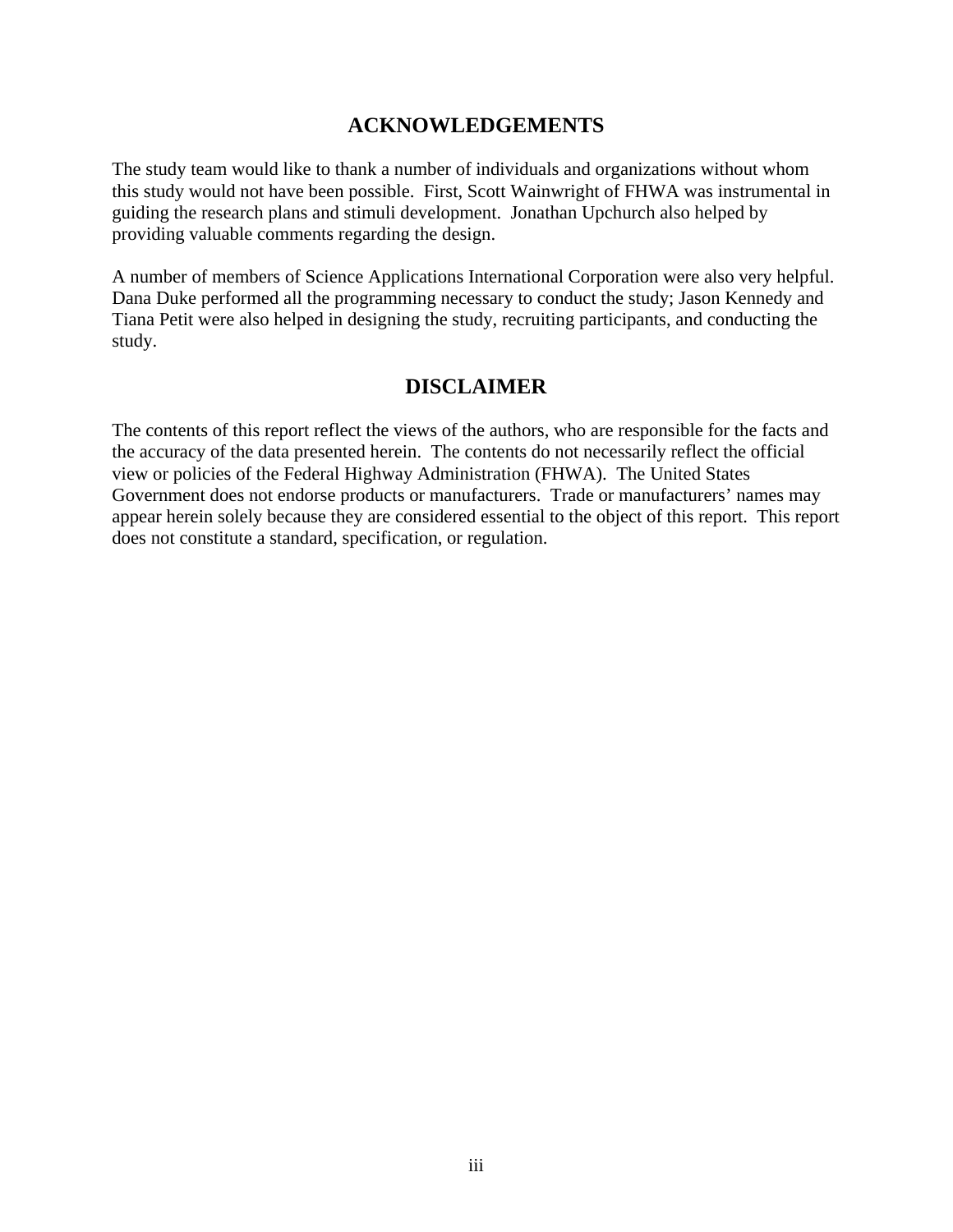|  | <b>TABLE OF CONTENTS</b> |
|--|--------------------------|
|--|--------------------------|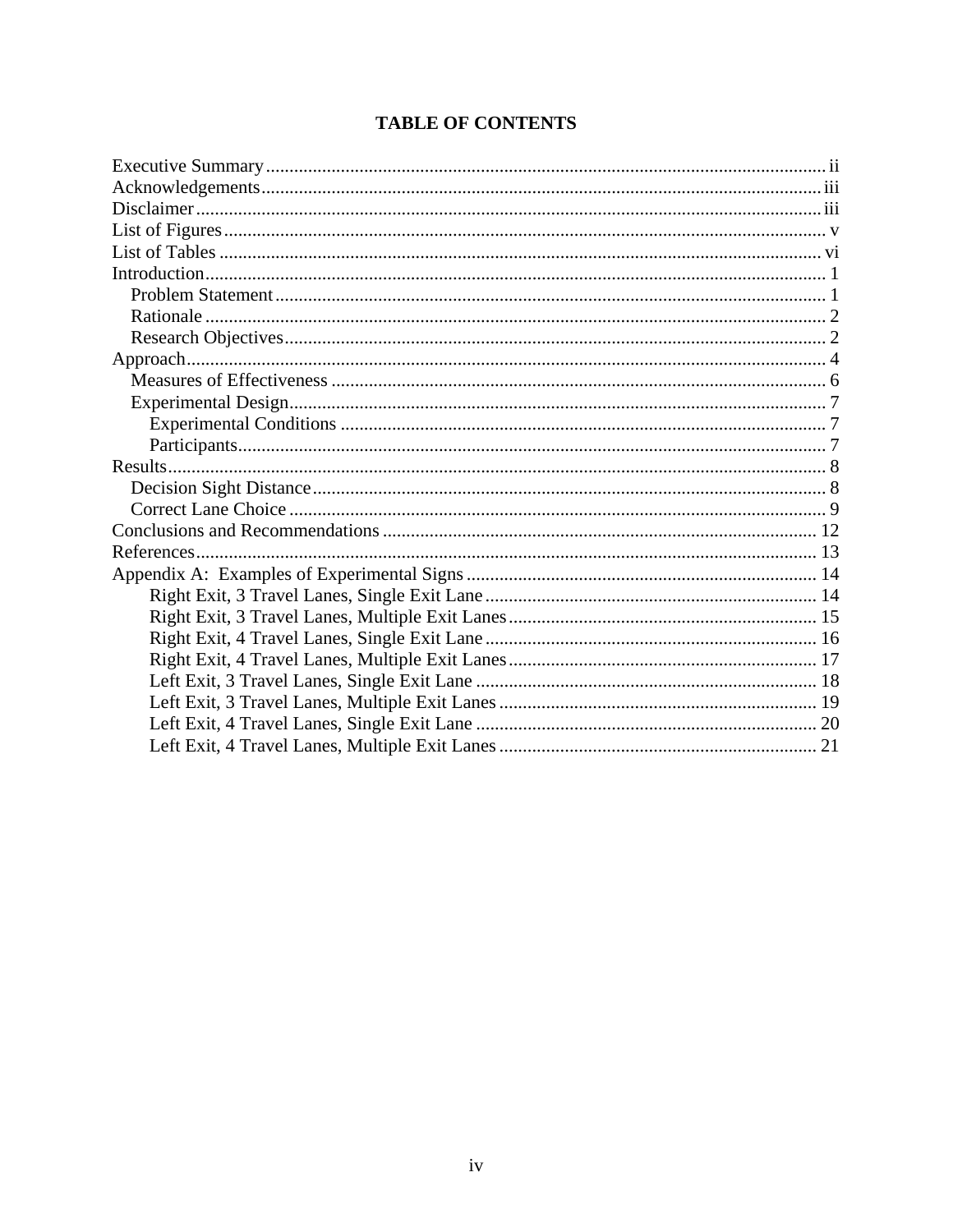## **LIST OF FIGURES**

| Figure 1. Examples of Sign Types (3 lanes, single right exit, no option lane) Tested in the |  |
|---------------------------------------------------------------------------------------------|--|
|                                                                                             |  |
| Figure 2. Example of Response Pad Screen Depicting 6-lane Roadway (3 lanes in each          |  |
|                                                                                             |  |
|                                                                                             |  |
|                                                                                             |  |
| Figure 5. Mean Decision Sight Distance by Age Group, Comparing the Arrow Per Lane vs. All   |  |
|                                                                                             |  |
| Figure 6. Mean Percent Correct Lane Choice by Age Group, Comparing the Arrow Per Lane       |  |
|                                                                                             |  |
| Figure 7. Mean Percent Correct Lane Choice by Sign Type, Presence of an Option Lane and     |  |
|                                                                                             |  |
|                                                                                             |  |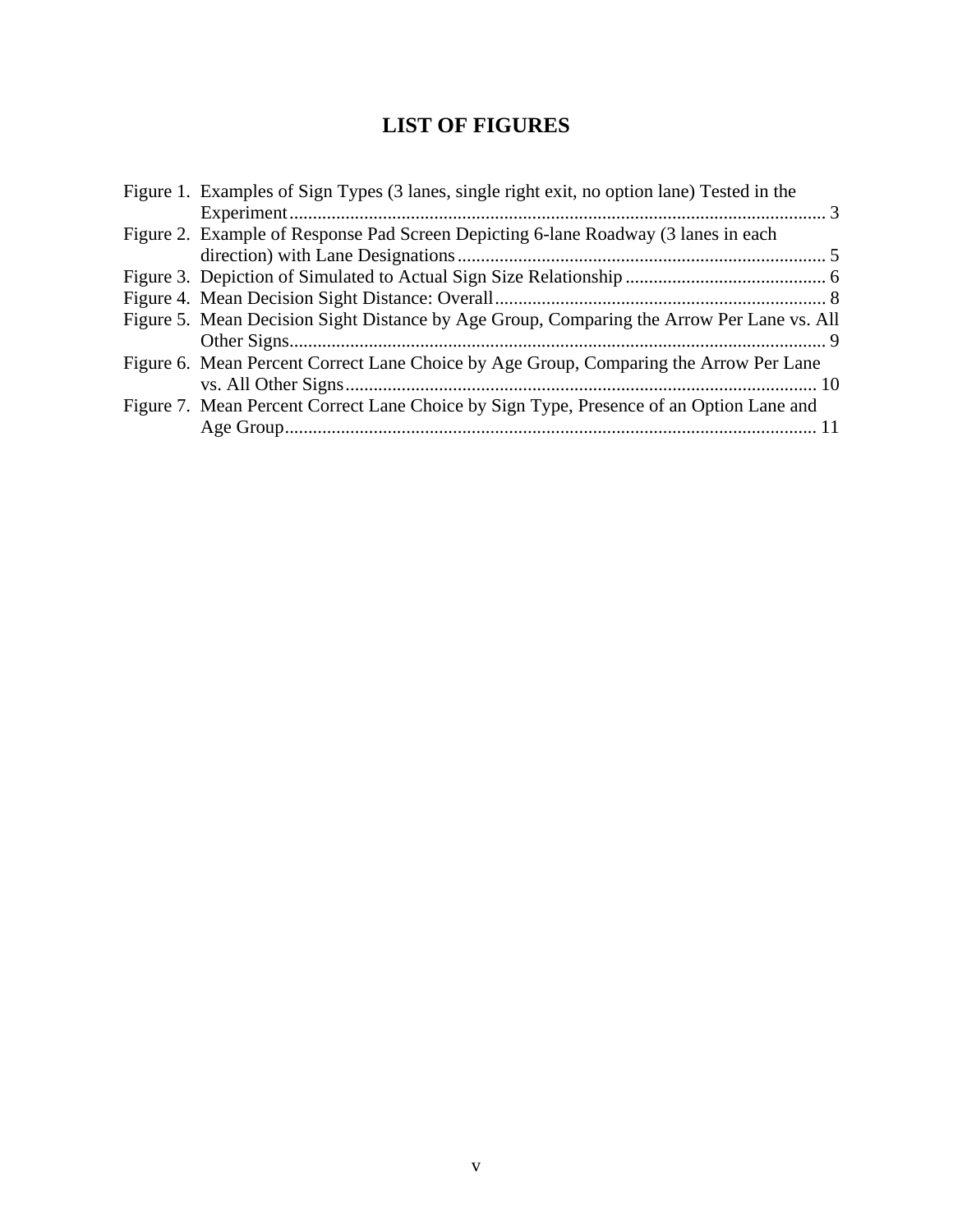## **LIST OF TABLES**

|--|--|--|--|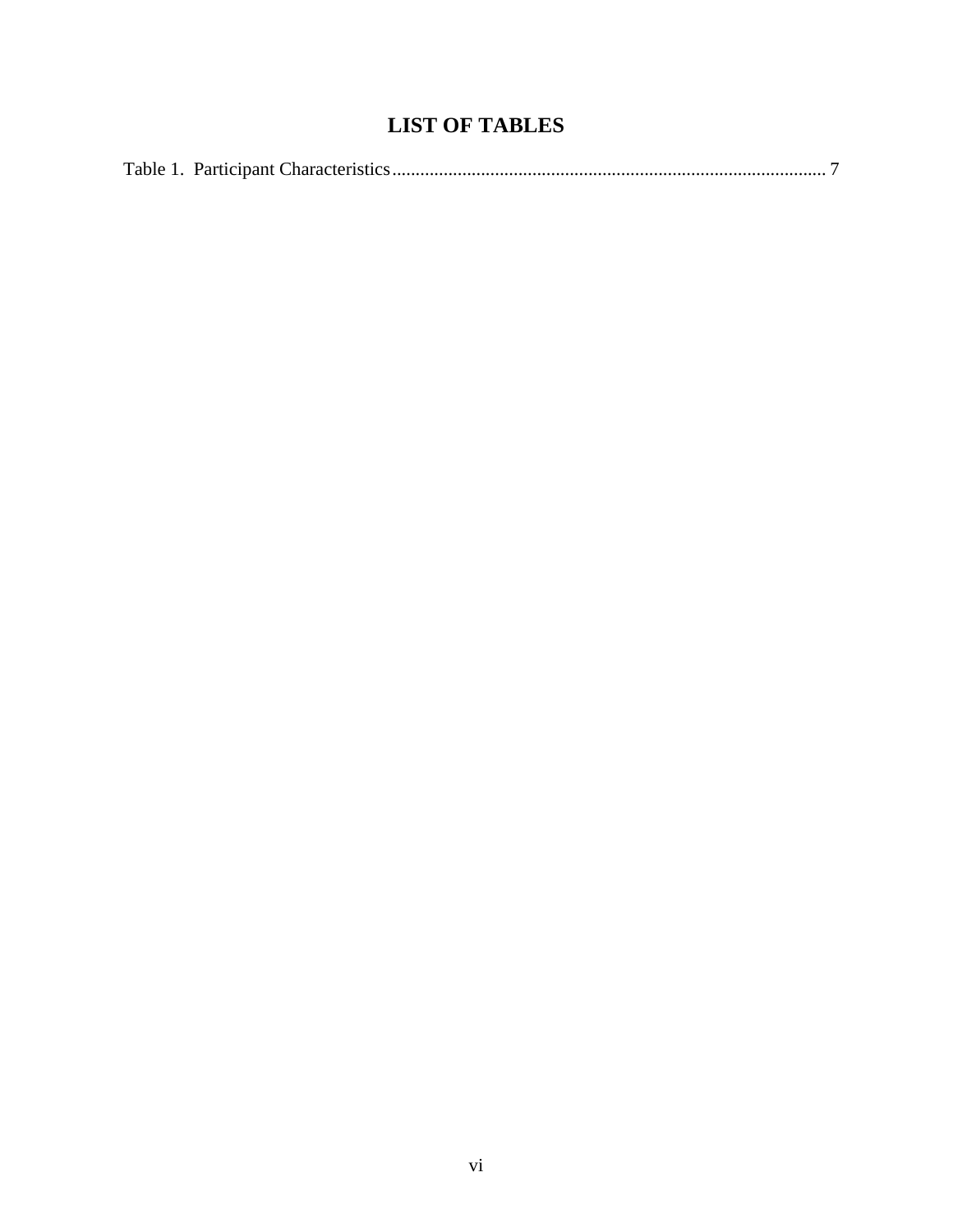## **INTRODUCTION**

#### **PROBLEM STATEMENT**

Providing highway navigational information that is clearly understood, timely, and easy to read is critical to ensuring that road users are able to safely navigate to their destinations. Clear navigational information is even more critical for older road users whose capabilities may be diminished relative to the younger drivers. Highway driving for older drivers can be challenging because of their generally longer reaction times and reduced visual capabilities (Staplin, et al., 2001). These challenges, coupled with the extra demands imposed by the tactical decisions of navigating – including lane-changing, merging, and exiting on high speed highways – suggested to Staplin et al. that highway guide signs to improve older driver performance on roadways can be achieved by increasing decision sight distance.

Improved highway guide signing is critical is on highways with lane splits, lane drops at exits, shared exit lanes, and multiple highway exits. Recommendations in the Highway Design Handbook for Older Drivers and Pedestrians (Staplin, et al.,2001) suggested specific changes to the MUTCD design standard for diagrammatic signs (Federal Highway Administration, 2003). These recommendations suggest that freeway guide signs should utilize upward-pointing arrows (1 per lane) to show both the number and direction of lanes for particular highway geometric conditions (e.g., exits, lane splits, lane drops). The design recommendations differ from the current design of a single arrow shaft with bifurcating arrow heads and dashed lane lines within the shaft (Federal Highway Administration, 2003). The Staplin, et al, recommendations, which are hereafter referred to as Arrow Per Lane (APL) were based primarily on a series of opinion surveys of highway safety experts and designers – not on empirical research. Performing an empirical evaluation of design recommendations was one purpose the present study.

Previous research suggested the main advantage of diagrammatic signs is their ability to display lane choice interchange configurations (Taylor and McGee, 1973). However, Gordon (1972) reported that conventional signs produced fewer lane-placement and exit lane errors than diagrammatic signs. Both Taylor and McGee and Gordon found that conventional signs yielded shorter response times than diagrammatic signs, except in the situation where a diagrammatic sign depicted a single arrow or forked arrow for each lane at the interchange. Zajkowski and Nees (1976) also found longer reaction times to diagrammatic signs although this result may have been due to the diagrammatic signs containing more information than the conventional signs. Mast, Chernisky, and Hooper (1972) also found that drivers may require more time to read and interpret information on the diagrammatic signs than on conventional signs and that the interpretation time may increase with the complexity of the graphic components.

However, Brackett, Huchingson, Trout, and Womack (1992) conducted a survey of 662 drivers in 3 age groups (under 25, 25-34, and 55 and older) in which they found better comprehension of a diagrammatic sign. Their modified diagrammatic signs, which provided separate arrows for each lane, were better understood than a conventional MUTCD. Their diagrammatic sign yielded better understanding of which lanes were exit lanes and whether adjacent lanes could be used either to exit or to continue through on the mainline (i.e., were option lanes).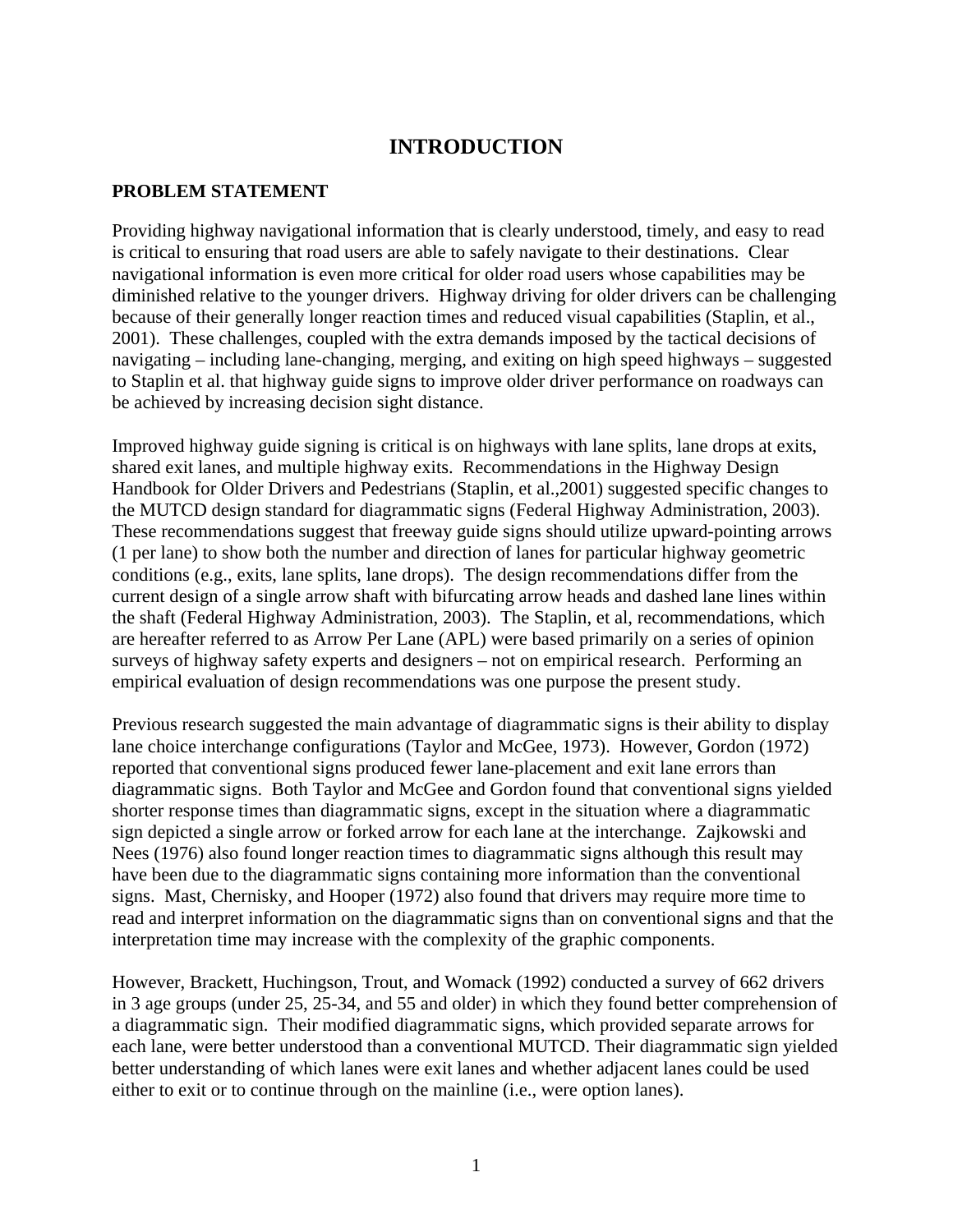Focus group discussions with older drivers (Knoblauch, Nitzburg, and Seifert, 1997) indicated that older drivers prefer large, lighted overhead signs with arrows that indicate lanes for specific destinations, especially if they are approaching a fork in the road.

#### **RATIONALE**

This study was conducted to obtain additional empirical data with which to assess the effectiveness of the APL guide signs as they compare to various conventional guide sign alternatives. Two measurers of effectiveness were obtained: decision sight distance and sign comprehension. To ensure that the findings applied to older drivers, half of the participants were seniors (age 75 and older).

#### **RESEARCH OBJECTIVES**

The research objective was a comparison of the upward-pointing Arrow Per Lane design (i.e., the APL) against the following conventional alternatives:

- The 1993 MUTCD standard
- An Enhanced standard sign that uses the "Exit Only" message for dropped lanes
- Modified 1993 MUTCD standard signs using wider lanes arrow heads, and bolder lane lines
- Enhanced Modified MUTCD standard sign (with the "Exit Only" message) using wider lanes, arrow heads, and bolder lane lines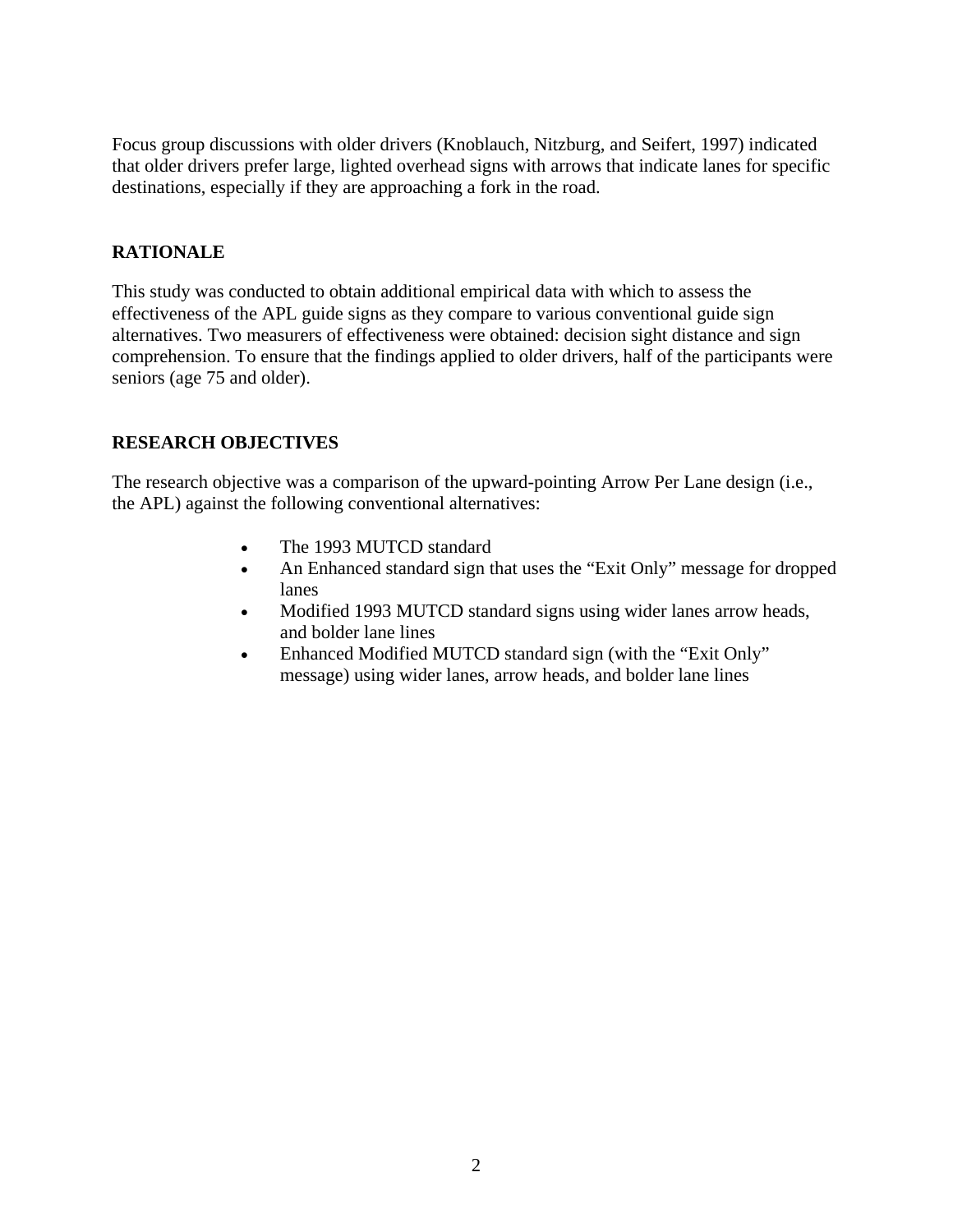

Savannah Arrow Per Lane

**Figure 1. Examples of Sign Types (3 lanes, single right exit, no option lane) Tested in the Experiment**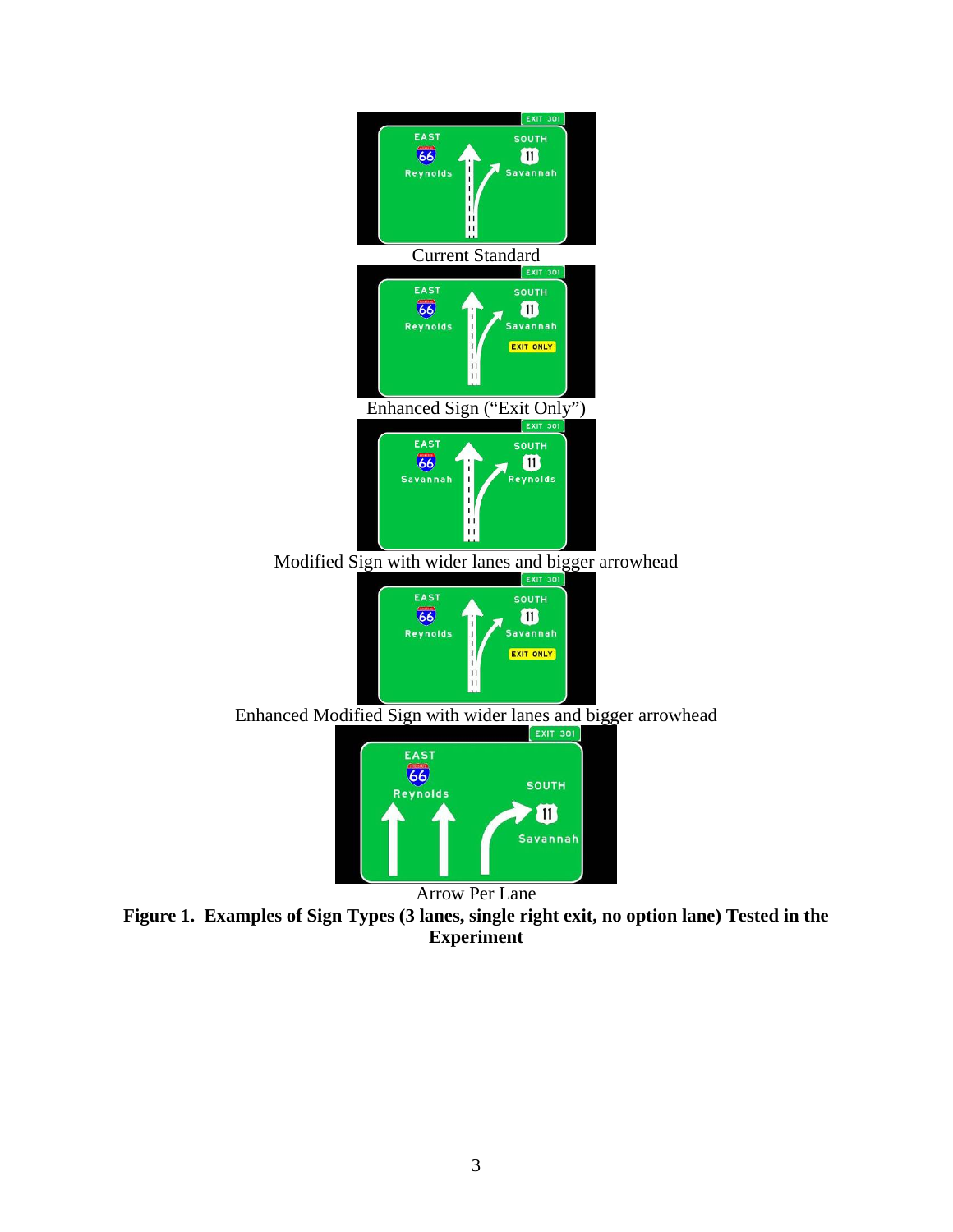## **APPROACH**

The study was conducted at the FHWA Turner-Fairbank Highway Research Center in Highway Sign Design and Research Facility . Guide signs were rear projected onto a screen. The presentation was computer-controlled. The guide sign stimuli were developed using SignCad® and edited to incorporate the enhancements (increased lane width, arrowhead size, etc.) as necessary. The signs were then converted to 35mm slides. Each sign was designed to a simulated size of 16 feet wide by 10 feet high and used the FHWA E-series font with 12-inch text.

For the experiment, each trial began with the sign displayed at size that approximated how it would appear from 600 ft away. The size of the sign on the screen then gradually expanded to simulate how it would appear if the participant approached it at a speed of 50 mph. The size of the signs on the screen was controlled by varying the voltage to a servomotor, which in turn controlled the zoom lens on the projector.

As each sign approached, participants were to decide when they were "100% sure" of the lane(s) they could be in to reach their destination. The instructions to participants were:

*You will be shown a number of slides that depict a situation on a highway, similar to I-495, or the Beltway, in the Washington area. Each slide will be a picture of a guide sign with information to direct you to your destination. For purposes of this experiment, your destination will always be "SAVANNAH." Your task is to tell us which lane or lanes would allow you to get to Savannah. On some signs you will exit and on some you will stay on the main road.* 

*When deciding on the lanes, remember that you should pick the lane or lanes that you could be in to get to Savannah, not necessarily just the lane (or lanes) you yourself would choose.* 

*As each new slide is shown, the sign will begin as a very small image (similar to how it would appear if it were far away on a highway) and then we will "zoom" the picture so it gets larger (and appears to be getting closer to you). Using the small panel on the table in front of you, we would like you to press the button (or buttons) that correspond to the lane (or lanes) you could be in so you can be in a correct lane to get to Savannah. If there is more than one lane that would allow you to get to Savannah, please press the buttons for all those lanes. Please press the button(s) after you are able to read the sign and you are 100% sure which lane(s) you could be in to get to Savannah. As soon as you press a button, the sign will disappear and the screen will darken.* 

*Do you have any questions?* 

*If not, we will start with a few practice slides to make you comfortable with how the signs look, with the keypad, and the general procedures of the experiment.*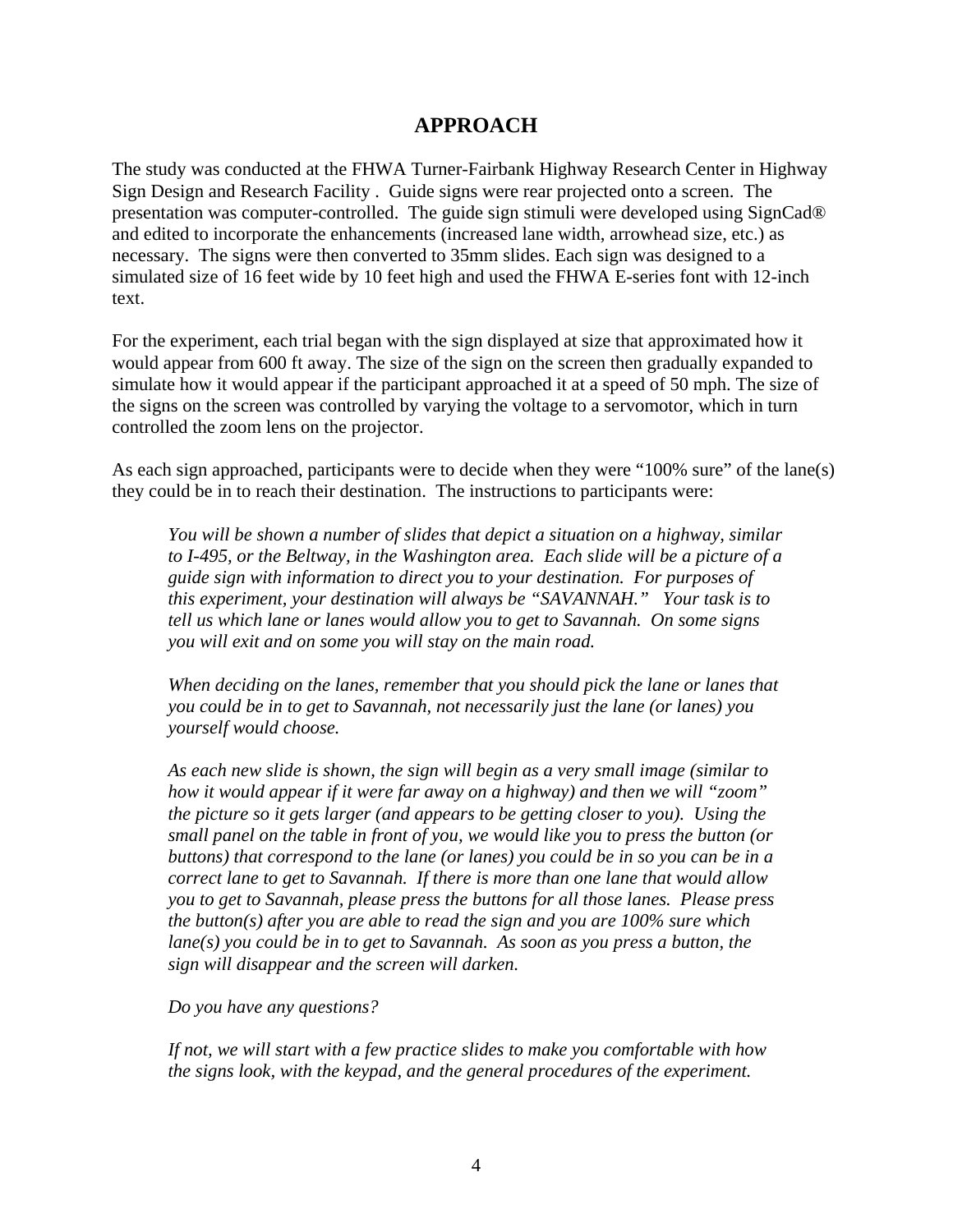#### *Please feel free to ask me any questions at any time. If you're ready, we'll start.*

At this point the room lights were dimmed and the session began. Participants were allowed as many practice trials as were needed (typically just two) and their responses were monitored to ensure they were correctly following instructions, and were choosing multiple lanes when appropriate. The practice signs, while similar to the experimental signs, did not replicate the stimuli used during the experiment.

An example of the key pad designed for the experiment is depicted in Figure 2. The keypad showed a static picture of a roadway to provide participants with a scene and give them contextual cues for the type of roadway on which they were "driving." The picture also provided labels for the lane designations. The pictures (and the appropriate number of response buttons) were displayed; one for 6-lane roadways and one for the 8-lane roadways. It is important to note that this picture did not fully simulate an actual highway nor were the signs displayed above the lanes on the highway scene. The pictures were used only to provide a context for the lane choices. Half the participants were tested with 6-lane highways first, followed by 8 lane highways, and the other half were tested with 8-lane highways first. The picture on the keyboard was changed when participants changed between highway types.



**Figure 2. Example of Response Pad Screen Depicting 6-lane Roadway (3 lanes in each direction) with Lane Designations**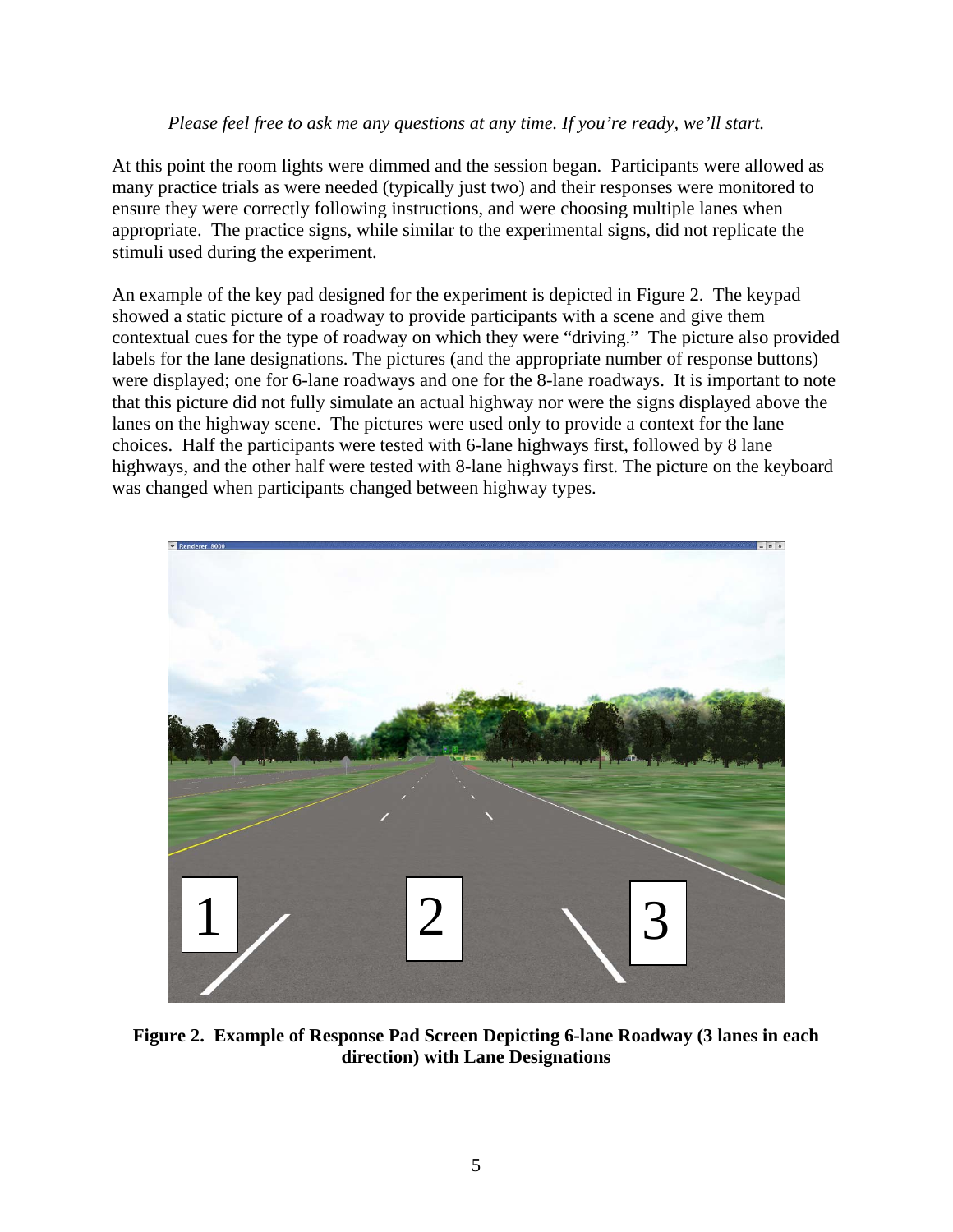#### **MEASURES OF EFFECTIVENESS**

The two dependent measures were:

- Simulated decision sight distance
- Correctness of lane choice

Participants were instructed to begin selecting appropriate lanes as soon as they knew which lane(s) could get them to their destination. The simulated distance at which the participants made their first lane choice is referred to as the decision sight distance.

The method used to calculate decision sight distance was based on the concept of similar triangles, as shown in Figure 3. Actual height was the real world height of the pictured sign, while presentation height was the measured dimension of the projected image on the screen. Viewing distance was the distance between the participant and the screen (7 feet). Using these known values the actual distance at which a real world sign would have supported a lane decision was calculated.



**Figure 3. Depiction of Simulated to Actual Sign Size Relationship** 

The similar triangles produced in the figure gives the relationship for determining the actual distance of the sign as:

*Viewing Distance = Presentation Height Actual Distance Actual Height,* 

which can be converted to:

*Actual Distance = Viewing Distance X Actual Height Presentation Height* 

Participants' lane choices were scored as correct only if all possible choices were selected.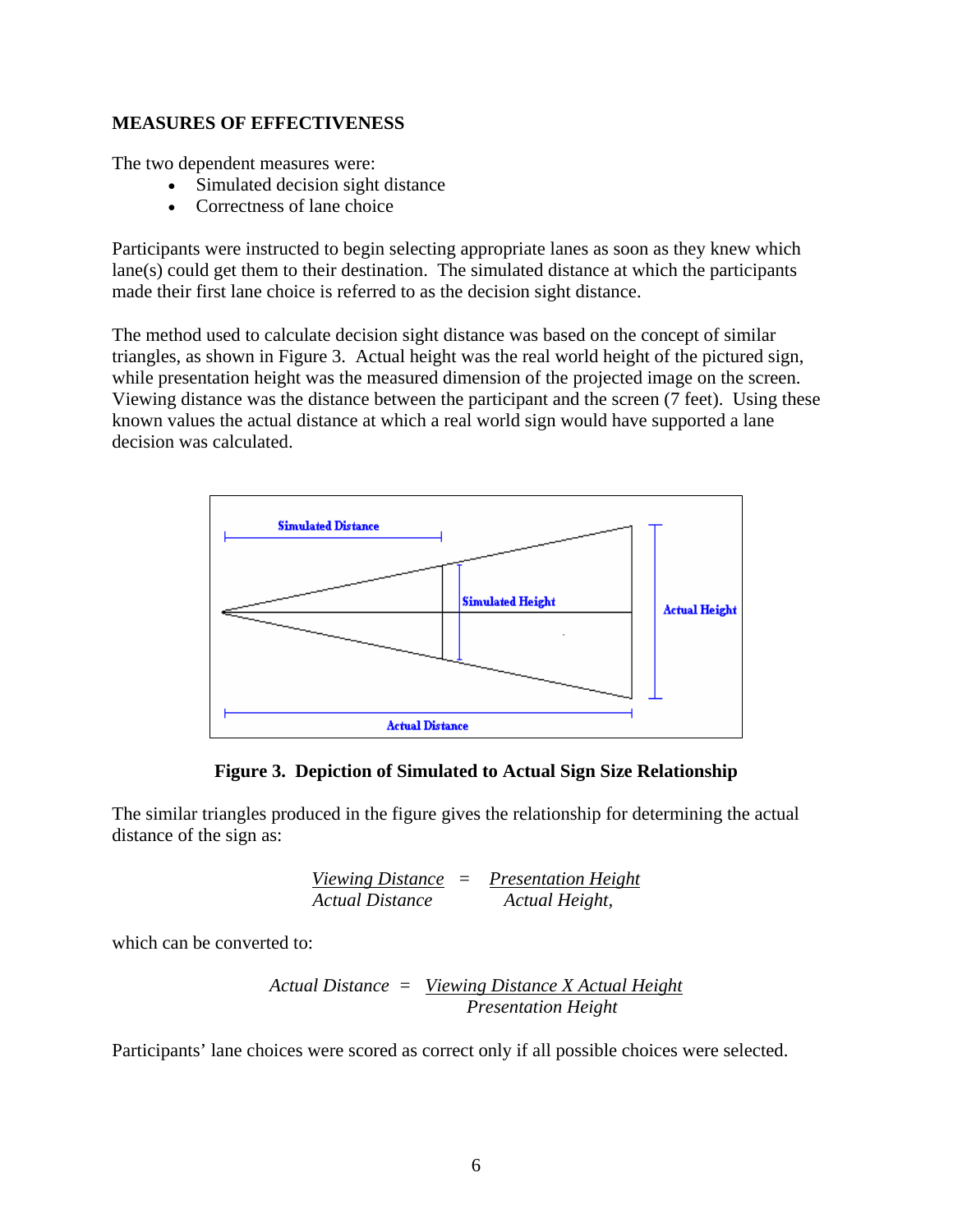#### **EXPERIMENTAL DESIGN**

#### **Experimental Conditions**

The experimental conditions partially addressed the following factors:

- Types of highways
	- o 6 lane (3 lanes in each direction)
	- o 8 lane (4 lanes in each direction)
- Number of exit lanes
	- o single exit lane
	- o multiple exit lanes
- Exit directions
	- o right exit
	- o left exit
- Presence of option lane
	- o option lane
	- o no option lane
- Sign Type
	- o current standard sign
	- o current standard with "Exit Only" message
	- o enhanced standard sign
	- o enhanced standard sign with "Exit Only" message
	- o arrow per lane

Because of resource constraints, not all factors were crossed with all other factors (e.g., Enhanced Exit Only placards were not tested for multiple lane exits).

Each participant viewed the same 40 signs. To minimize order effects, four different randomized sets of the signs were constructed. Each participant was randomly assigned one of the presentation orders.

#### **Participants**

Forty-eight participants were recruited; with an equal number of men and women as well as younger (under 75 years old) and older drivers (over 74 years old). Table 1 summarizes the sample characteristics. All participants were required to have a current driver's license and have at least 20/40 visual acuity (with correction).

| ---------------- |      |                      |       |          |           |  |  |  |
|------------------|------|----------------------|-------|----------|-----------|--|--|--|
|                  | Male | Female               | Total | Mean Age | Age Range |  |  |  |
| Younger          |      |                      |       | 221      | - 66      |  |  |  |
| Older            |      |                      |       | 79.3     | 84<br>76  |  |  |  |
| Total            | 24   | $\gamma_{\varDelta}$ | 48    |          |           |  |  |  |

#### **Table 1. Participant Characteristics**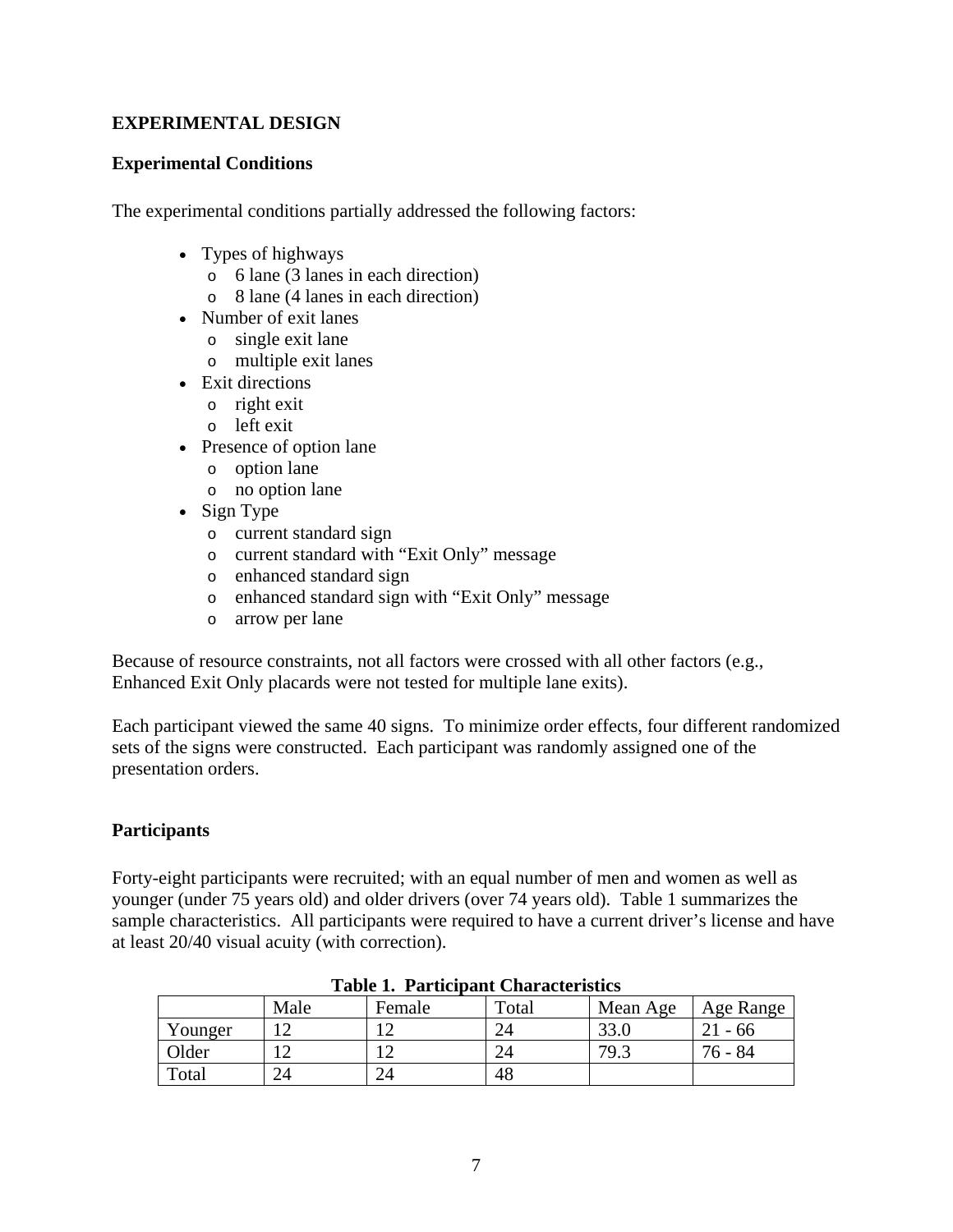#### **RESULTS**

#### **DECISION SIGHT DISTANCE**

Decision sight distance was computed only for trials on which participant responses were scored as correct, i.e., only if all available lanes were identified. Shorter decision sight distances indicate that participants were exposed to the signs longer and were closer to the signs when they made their lane choice decision. The methodology used did not provide a way to distinguish whether time, distance, or both were responsible for decision sight distance outcomes.

As shown in Figure 4, for older drivers mean decision sight distance, averaged across all signs, was significantly shorter than for younger drivers;  $F(1, 2252) = 362$ ,  $p < 0.001$  (error bars depict the 95% confidence interval). This finding indicated that older drivers required more time (and/or a shorter sight distance) to decide which lane(s) they could be in to get to their destination. Overall, the older drivers' mean decision sight distance was 24% shorter than the younger drivers.



**Figure 4. Mean Decision Sight Distance: Overall** 

As shown in Figure 5, (error bars depict the 95% confidence interval), when comparing the APL signs with the four other sign types, the APL signs were, on average, correctly interpreted at a significantly greater decision sight distance;  $F(1, 2252) = 32.35$ ,  $p < 0.001$ . The lack on a significant interaction of sign type with age suggests that both younger and older drivers benefit from the additional decision sight distance afforded by the APL signs.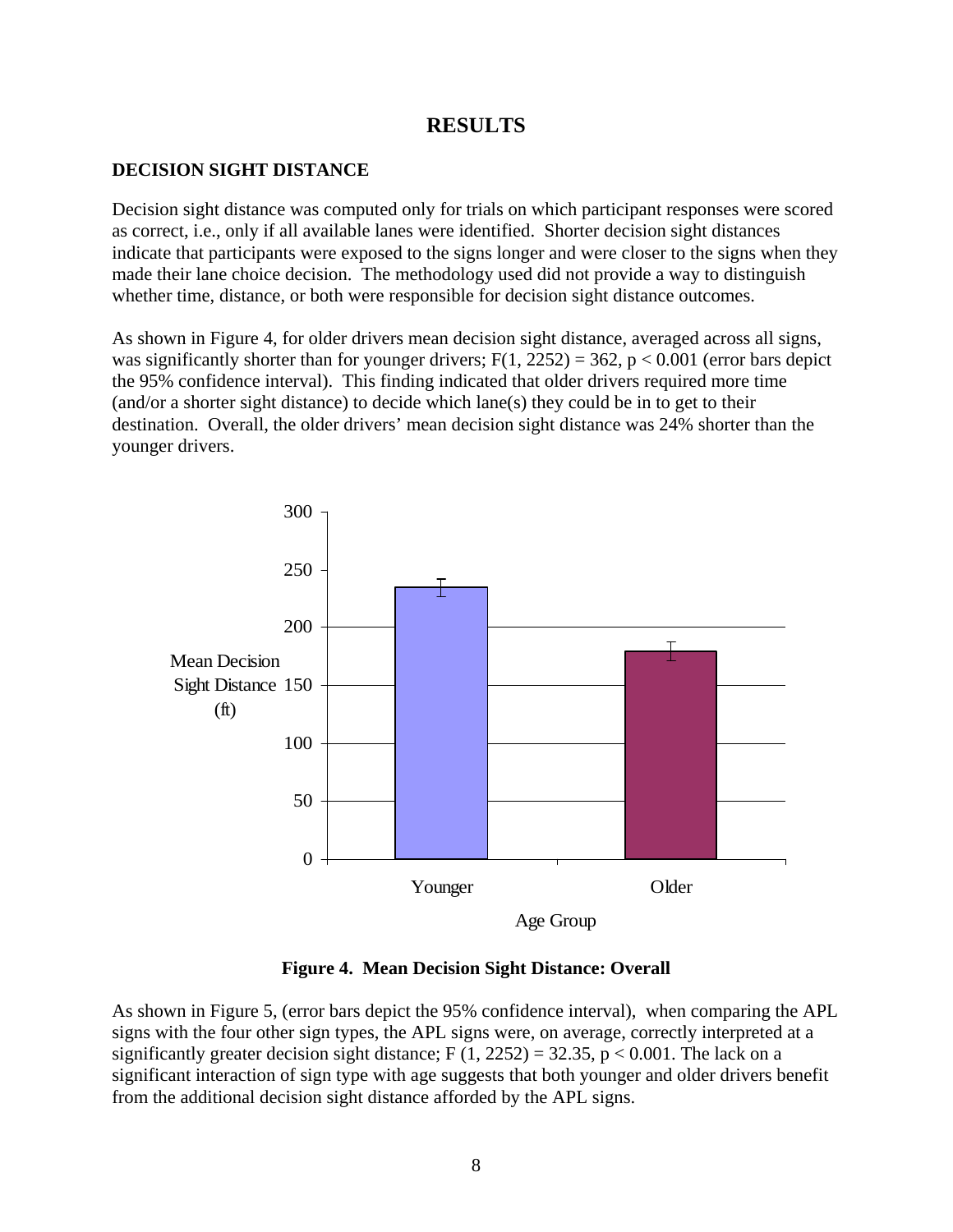

#### **Figure 5. Mean Decision Sight Distance by Age Group, Comparing the Arrow Per Lane vs. All Other Signs**

No other factors (i.e., highway type, type of exit, number of exit lanes, or direction of exit) yielded significant effects.

#### **CORRECT LANE CHOICE**

Older drivers made significantly fewer correct lane identifications than younger drivers. About 87% of the responses made by younger drivers were correct, while for older drivers, just over two-thirds of responses (70%) were correct.

As shown below in Figure 6, (error bars depict the 95% confidence interval), the older drivers mean percent correct lane choice was greater with the APL signs than with the other signs, but the younger drivers did equally well regardless of sign type. The interaction between sign type and age group was significant, F (  $1, 2344$ ) = 4.18, p < 0.05.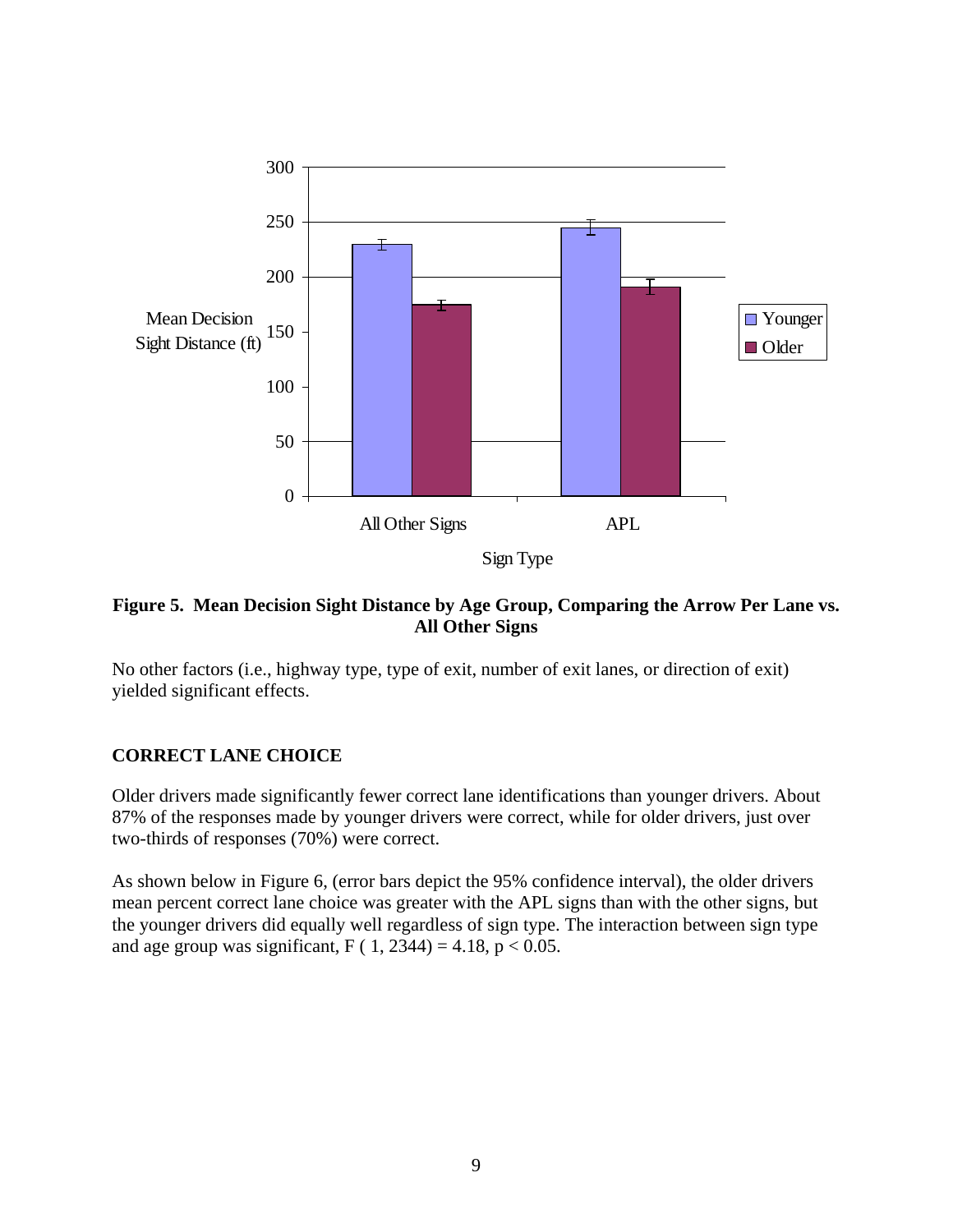

**Figure 6. Mean Percent Correct Lane Choice by Age Group, Comparing the Arrow Per Lane vs. All Other Signs** 

The mean percent correct lane choices with the APL signs was compared to the mean percent correct with the other sign types, with and without option lanes. As can be seen in Figure 7, the average lane choice performance was significantly better with the APL signs when there were no option lanes. However, the superiority of the APL signs was not significant when there were option lanes, and performance was reduced when option lanes were present. The interaction of option lane presence with sign type was significant,  $F(1, 2340) = 8.1$ ,  $p < 0.01$ . The option lane effect was stronger for older drivers than for younger drivers, and the interaction of age group and type of exit lane design was significant,  $F(1, 2344) = 4.7$ ,  $p < 0.05$ . The latter interaction may have resulted from a ceiling effect – the circumstances may not have been challenging enough for the younger group to show superiority for the APL signs, even if there were one.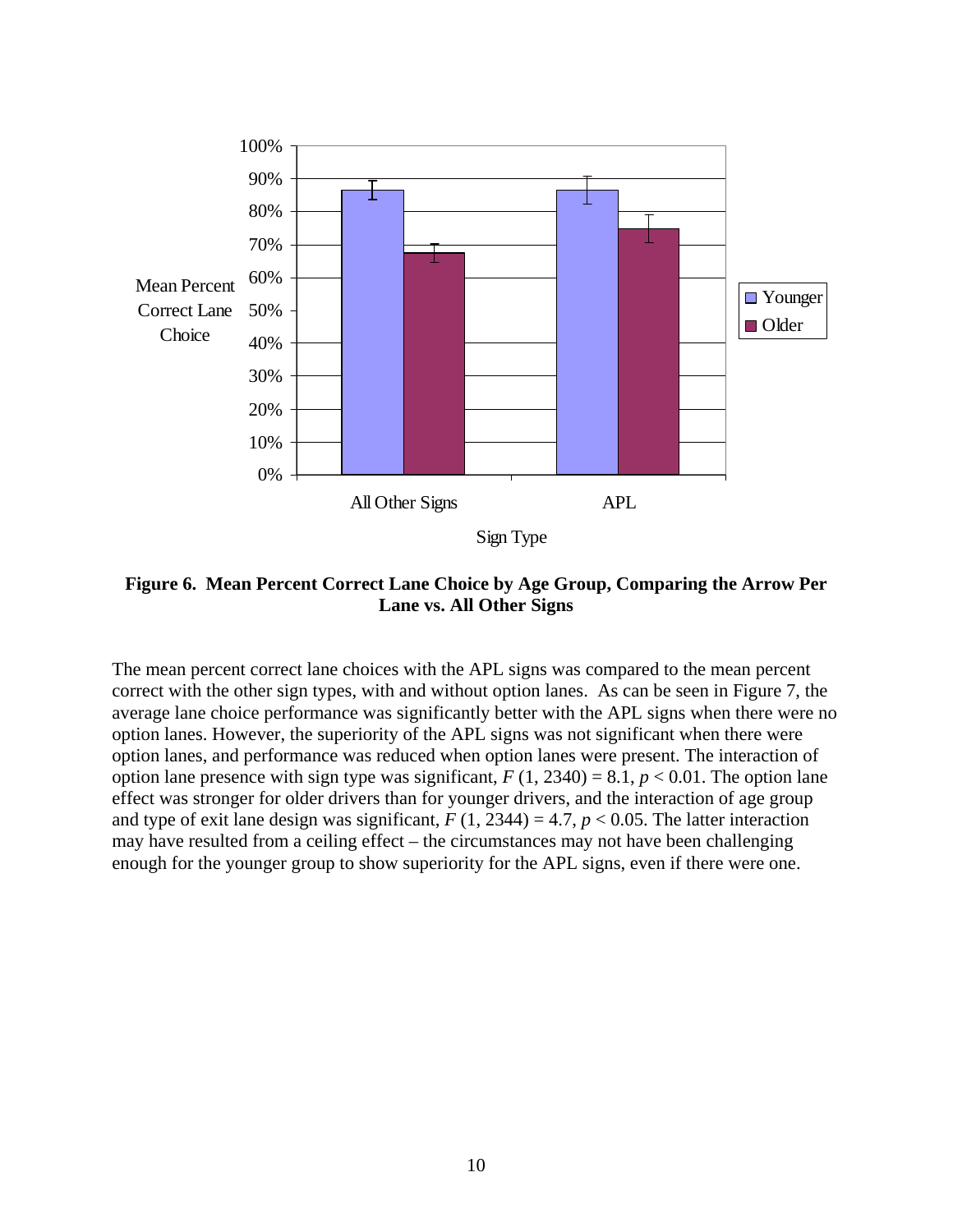

**Figure 7. Mean Percent Correct Lane Choice by Sign Type, Presence of an Option Lane and Age Group** 

Exit direction, number of exit lanes, and highway type did not yield significant differences in percent correct responding.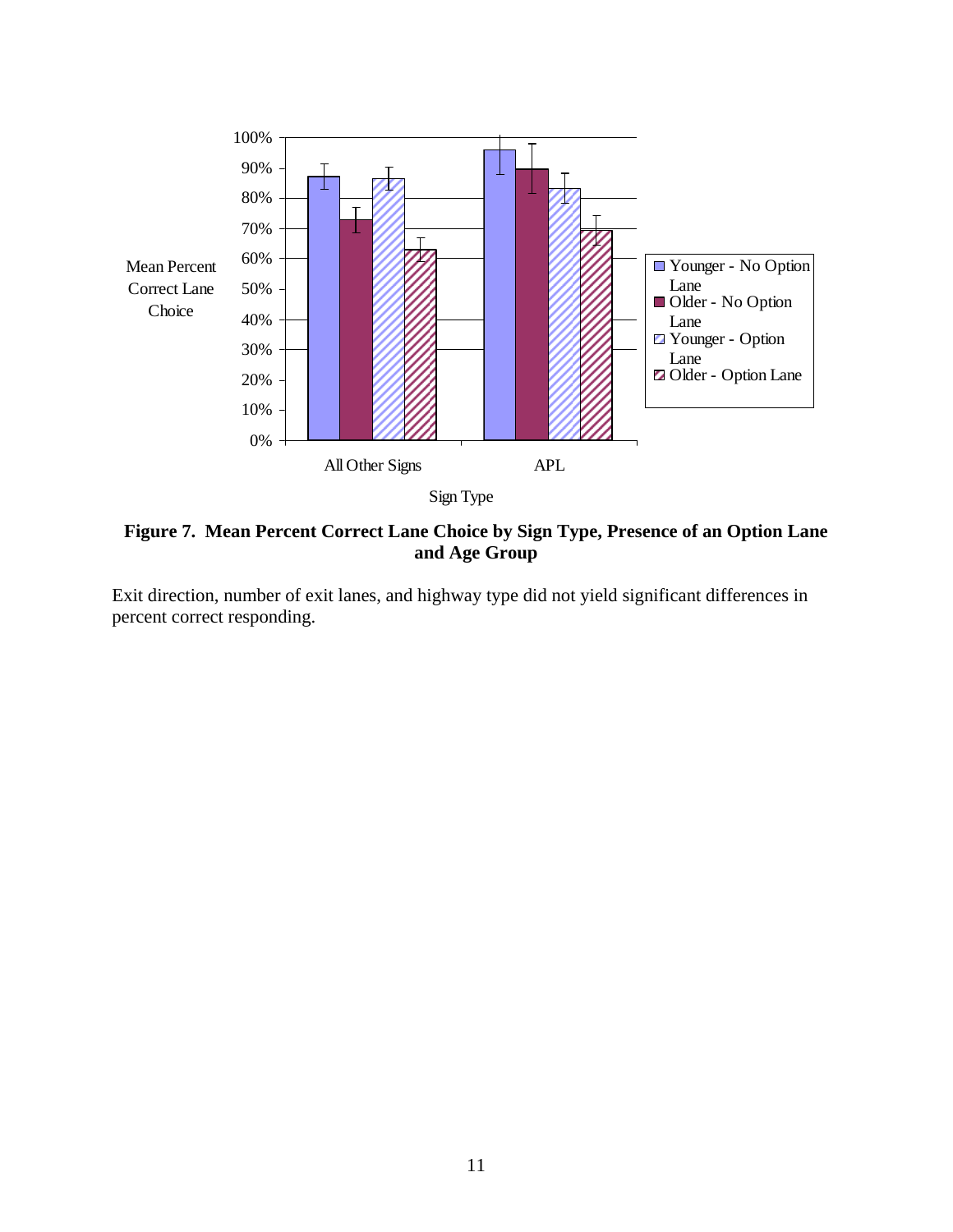## **CONCLUSIONS AND RECOMMENDATIONS**

Older drivers made more correct lane choices with the APL signs than with the conventional signs. Older drivers consistently needed about 24 percent more distance to comprehend exit guide signs than younger drivers, regardless of the sign type. However, older driver decision sight distance was better with the APL signs.

In summary, both with regard to decision sight distance and correct lane choice, the APL sign provides superior navigation guidance. In order to fully test the APL sign, it is recommended that future research address:

- Increasing the font size to further increase decision sight distance
- Validating the findings from this study with field data or in an interactive driving simulation.
- Evaluating the APL sign with the Exit Only placard as appropriate.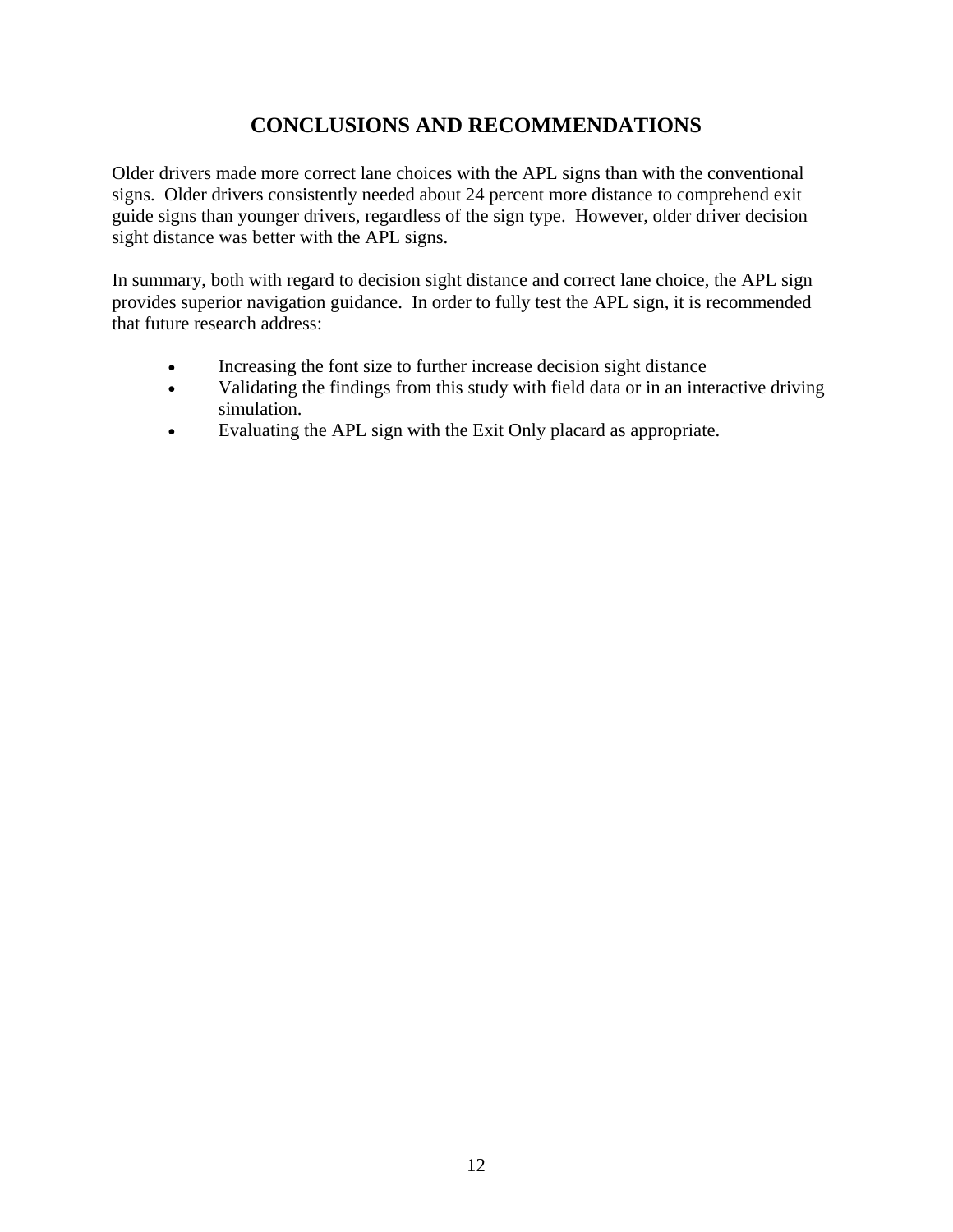#### **REFERENCES**

Brackett, Q., Huchingson, R.D., Trout, N.D., and Womack, K. (1992). "Study of Urban Guide Sign Deficiencies." Transportation Research Record, 1368.

Federal Highway Administration. (2003). Manual on Uniform Traffic Control Devices (2003). Washington, DC.

Gordon, D.A. (1972). "Evaluation of Diagrammatic Guide Signs." Highway Research Record, 414, pp. 30-41

Knoblauch, R., Nitzburg, M., and Seifert, R. (1997). An Investigation of Older Driver Freeway Needs and Capabilities. Publication No. FHWA-RD-95-194. Federal Highway Administration, Washington, D.C.

Mast, T.H., Chernisky, J.B., and Hooper, F.A. (1972). Diagrammatic Guide Signs for Use on Controlled Access Highways: Vol II: Laboratory, Instrumented Vehicle, and State Traffic Studies of Diagrammatic Guide Signs. Publication No. FHWA-RD-73-22, U.S. Department of Transportation, Federal Highway Administration, Washington, DC.

Staplin, L., Lococo, K., Byington, S., and Harkey, D. (2001). Highway Design Handbook for Older Drivers and Pedestrians. Publication No. FHWA-RD-01-103, Federal Highway Administration, Washington, D.C.

Taylor, J.I. and McGee, H.W. (1973). Improving Traffic Operations and Safety at Exit Gore Areas. National Cooperative Highway Research Program, Publication No. 145.

Zajkowski, M.M. and Nees, M. (1976). "Diagrammatic Highway Signs: The Laboratory Revisited." Transportation Research Record, 600.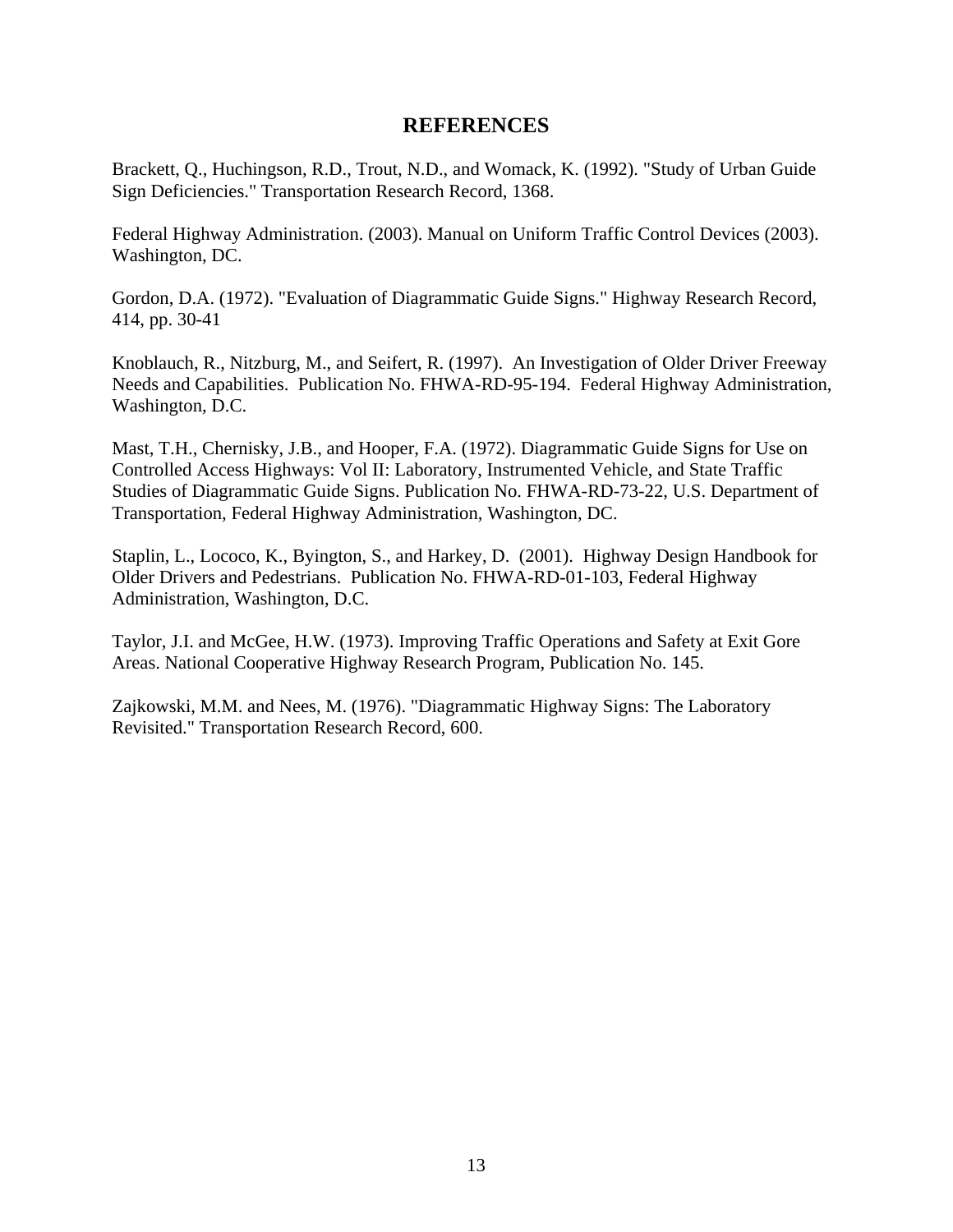## **APPENDIX A: EXAMPLES OF EXPERIMENTAL SIGNS**

## **Right Exit, 3 Travel Lanes, Single Exit Lane**









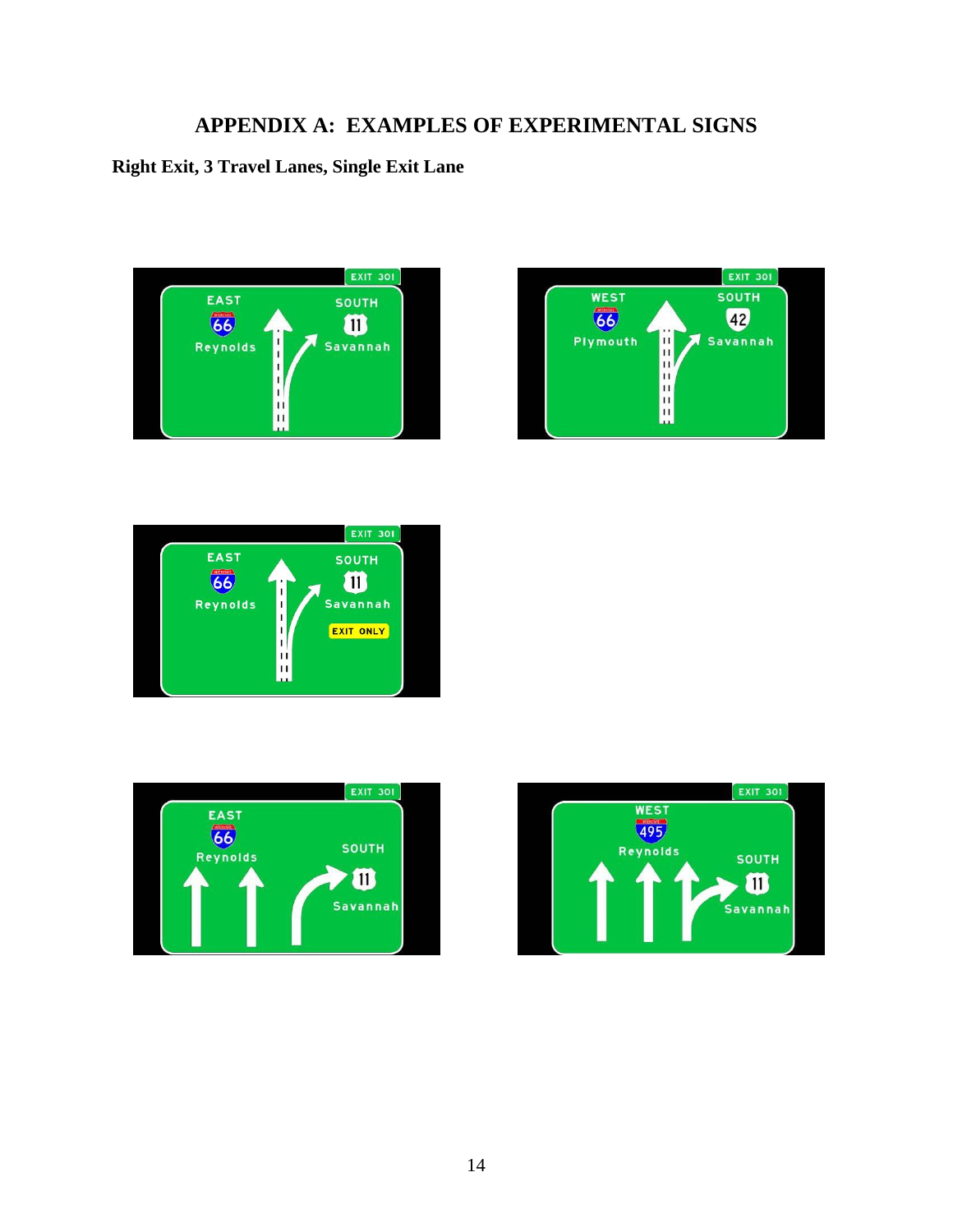## **Right Exit, 3 Travel Lanes, Multiple Exit Lanes**









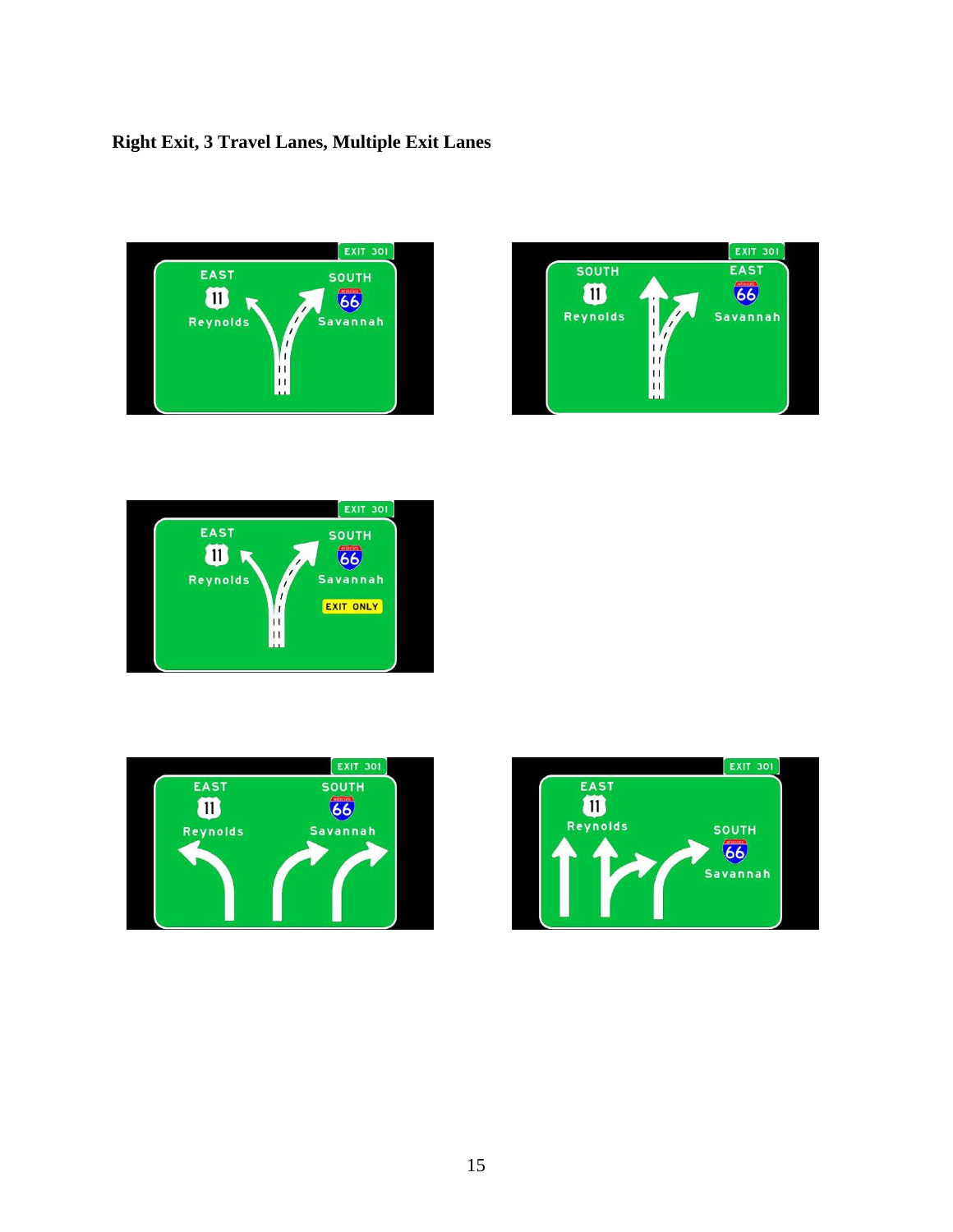## **Right Exit, 4 Travel Lanes, Single Exit Lane**









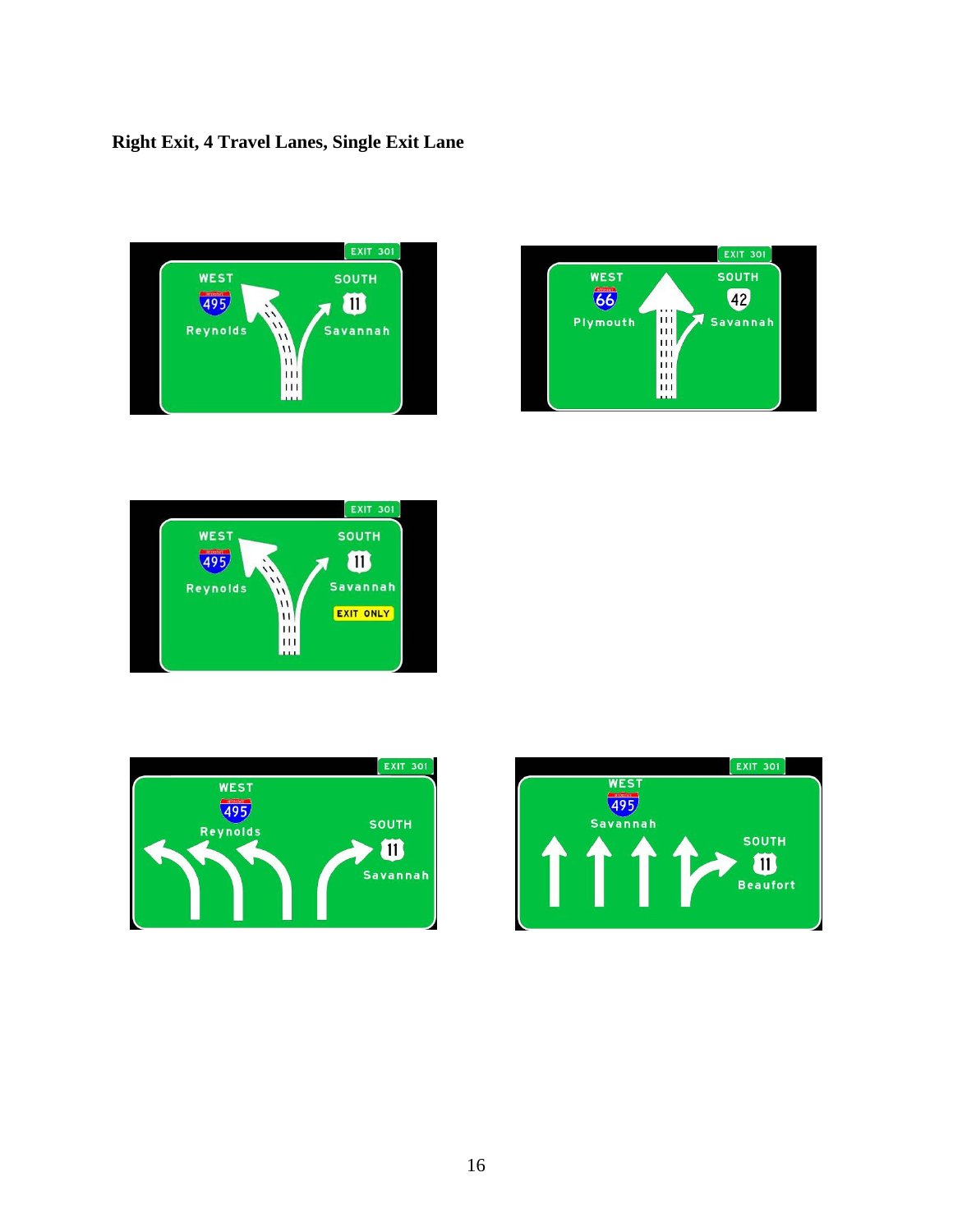## **Right Exit, 4 Travel Lanes, Multiple Exit Lanes**









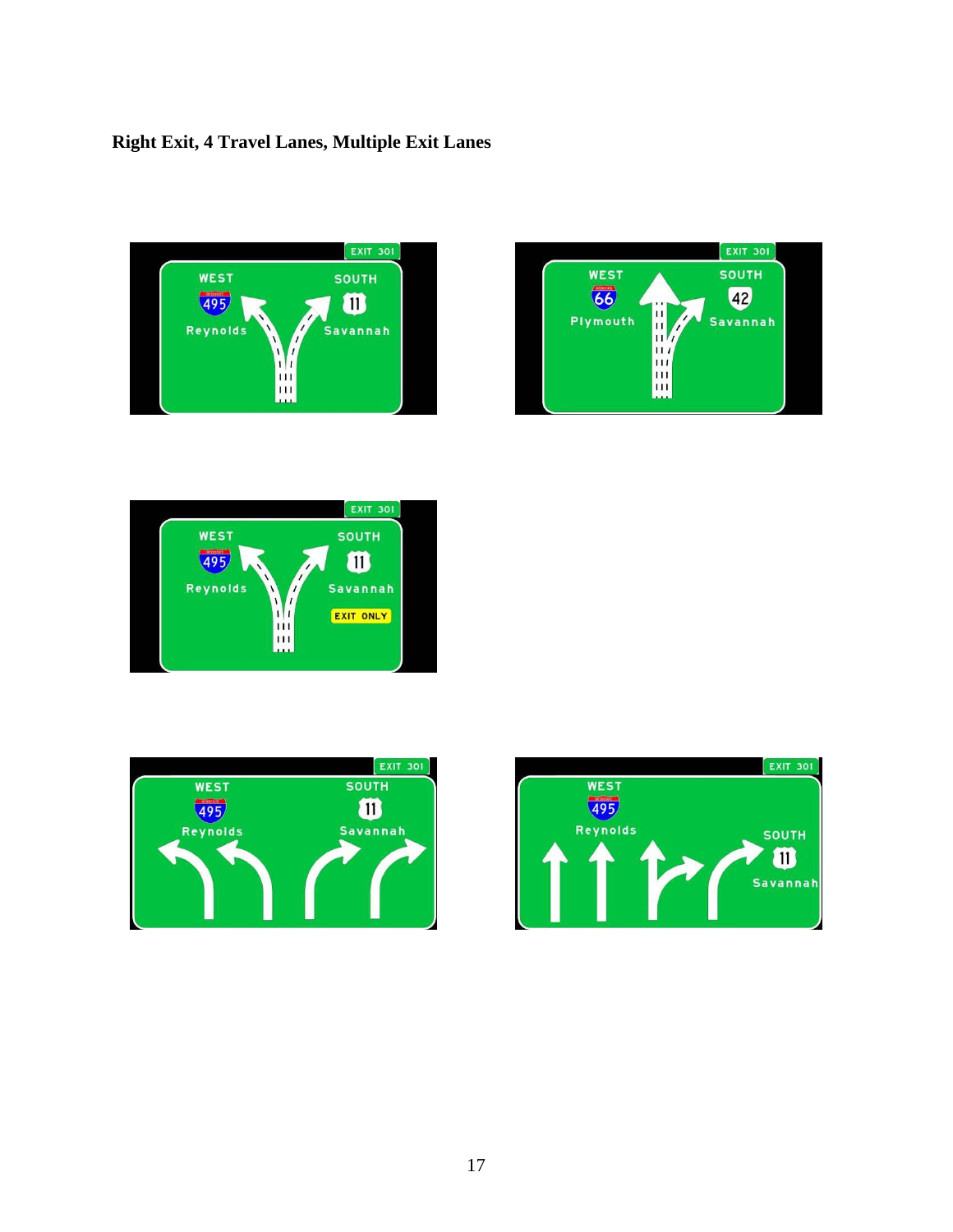## **Left Exit, 3 Travel Lanes, Single Exit Lane**









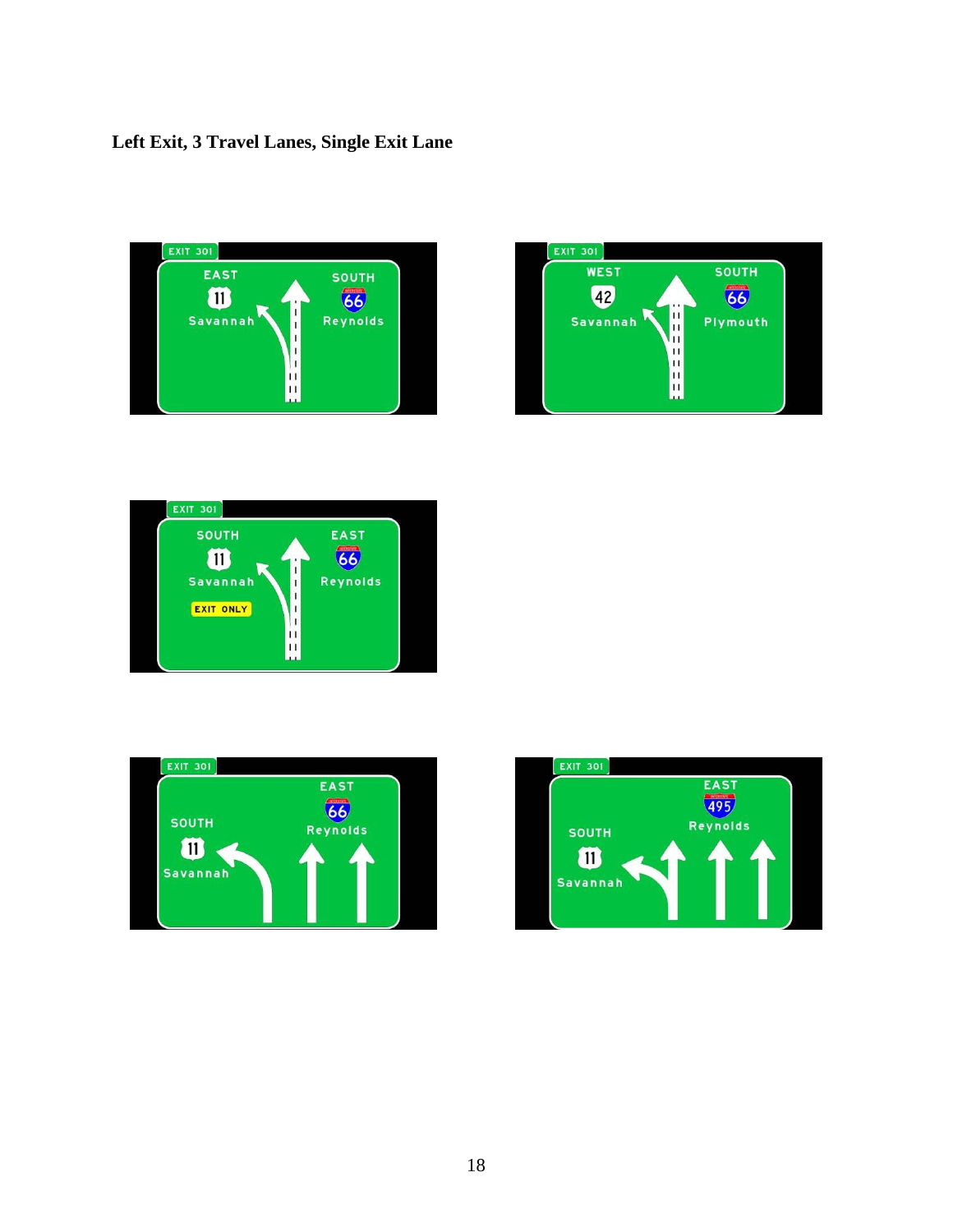## **Left Exit, 3 Travel Lanes, Multiple Exit Lanes**



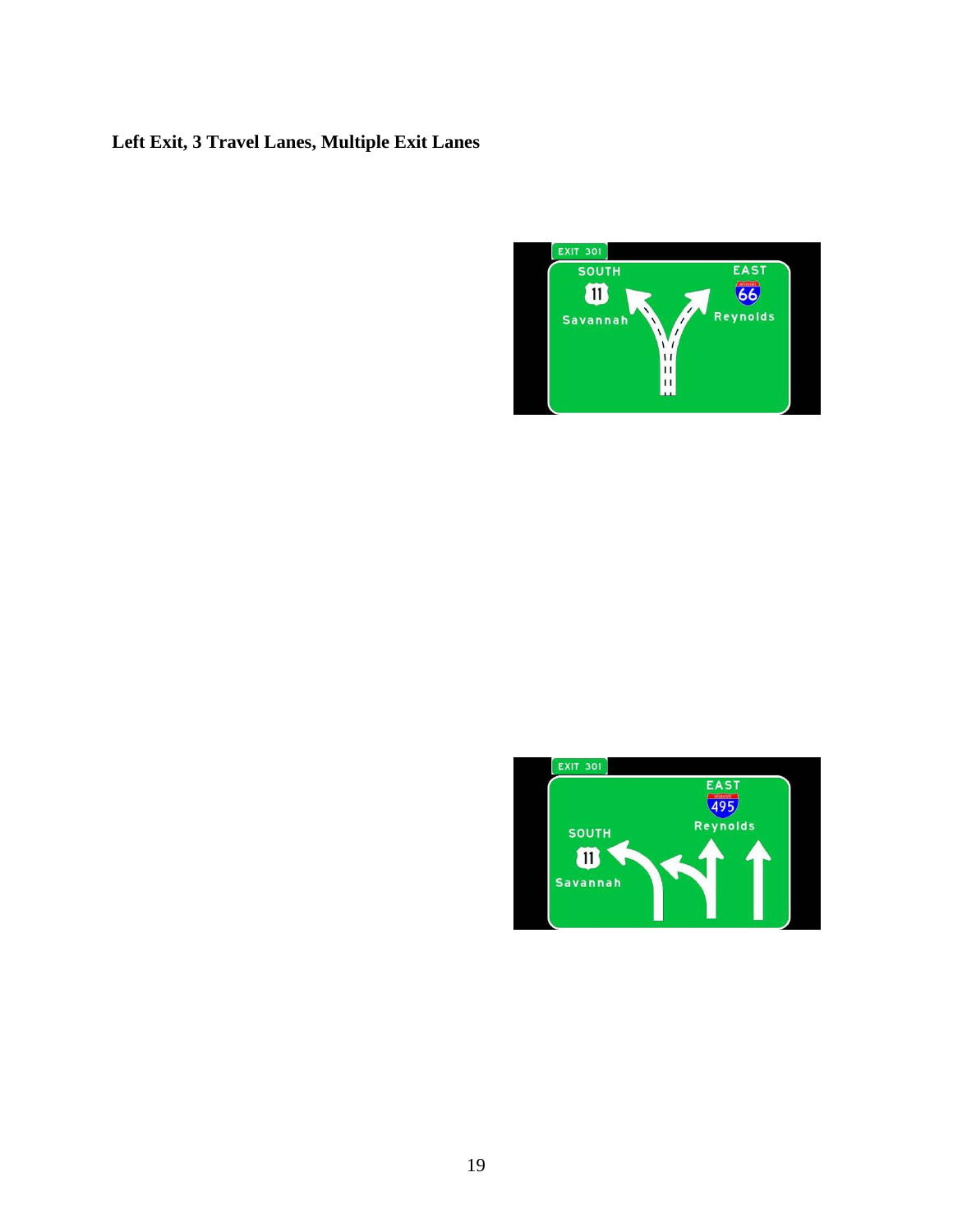## **Left Exit, 4 Travel Lanes, Single Exit Lane**